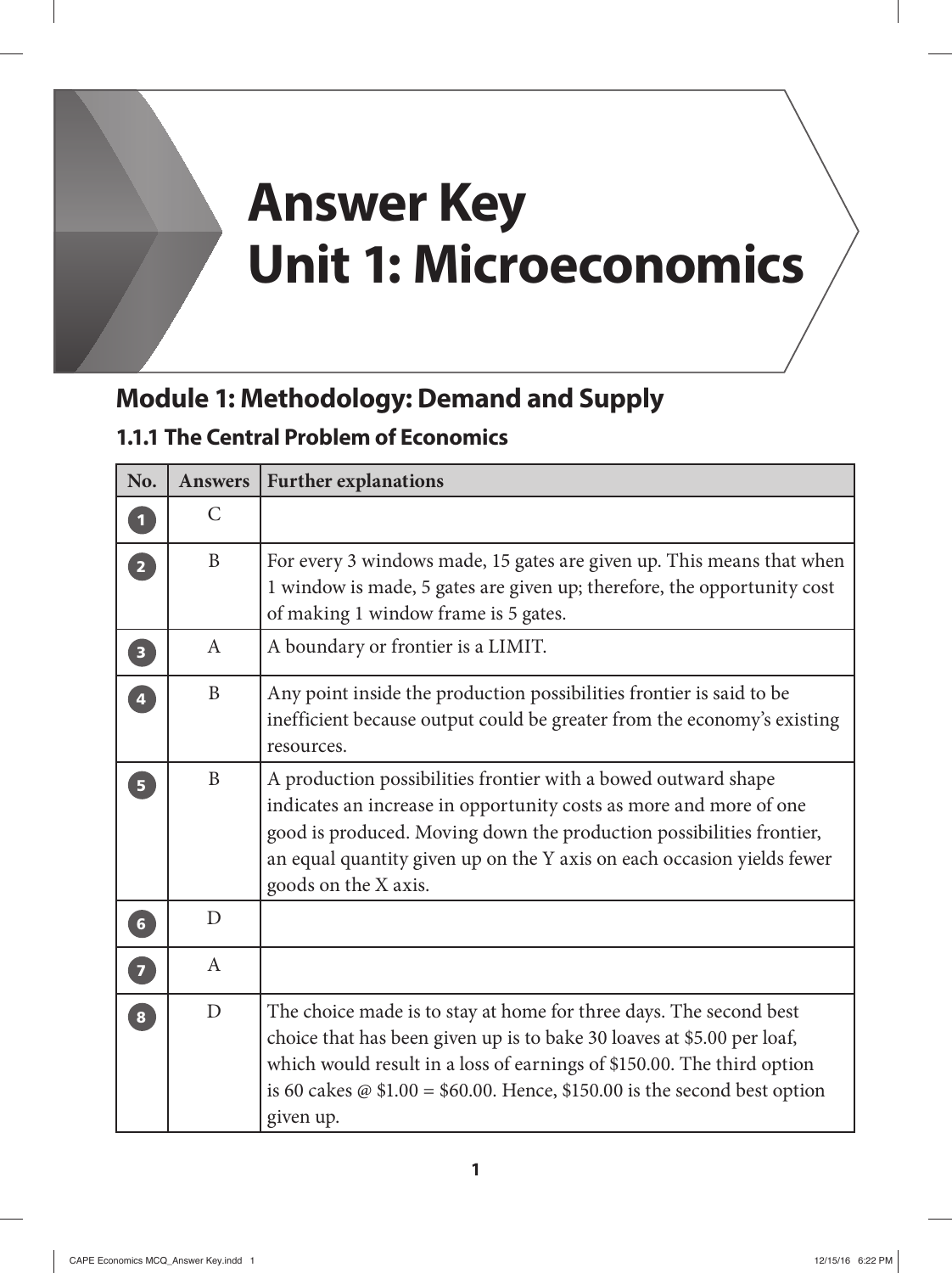| No.                      | <b>Answers</b>        | <b>Further explanations</b>                                            |
|--------------------------|-----------------------|------------------------------------------------------------------------|
| 9                        | $\mathsf{C}$          | A production possibilities frontier curve that is convex to the origin |
|                          |                       | reflects decreasing opportunity costs.                                 |
| 10                       | B                     | More of both goods is produced.                                        |
| $\overline{\mathbf{11}}$ | $\mathcal{C}$         | A normative statement is one that expresses an opinion.                |
| 12                       | A                     |                                                                        |
| 13                       | A                     | Bureaucratic implies complicating simple procedures.                   |
| 14                       | $\mathcal{C}_{\cdot}$ |                                                                        |
| 15                       | B                     |                                                                        |

## **1.1.2 The Theory of Consumer Demand**

| No.                               | <b>Answers</b> | <b>Further explanations</b>                                                                                                                            |
|-----------------------------------|----------------|--------------------------------------------------------------------------------------------------------------------------------------------------------|
| $\mathbf 1$                       | $\mathbf{A}$   | If PED is 0.5 (50%) and the change in price is 20%, then the percentage<br>change in quantity would be 10%.                                            |
| $\overline{2}$                    | D              | The demand curve is horizontal at price \$3.00, so for prices above \$3.00<br>the quantity demanded is zero and so is revenue.                         |
| $\overline{\mathbf{3}}$           | B              | Total revenue is the same at all prices when PED is unity so the total<br>revenue must be \$80.00 at all prices.                                       |
| 4                                 | $\mathcal{C}$  |                                                                                                                                                        |
| 5                                 | $\mathsf{C}$   |                                                                                                                                                        |
| 6                                 | B              |                                                                                                                                                        |
| 7                                 | $\mathbf{A}$   | An inferior good means that an increase in income causes a fall in<br>demand. It has a negative YED (Income elasticity of demand).                     |
| $\begin{bmatrix} 8 \end{bmatrix}$ | D              |                                                                                                                                                        |
| $\left( 9\right)$                 | $\mathsf{C}$   |                                                                                                                                                        |
| 10                                | $\mathsf{C}$   | An exogenous factor is outside of the model of supply and demand.                                                                                      |
| $\overline{\mathbf{11}}$          | $\mathsf{C}$   | The percentage change in the price of beef is $-50\%$ and the percentage<br>change in Qd of chicken is also negative, $-25\%$ . CED = $-25/-50 = +1/2$ |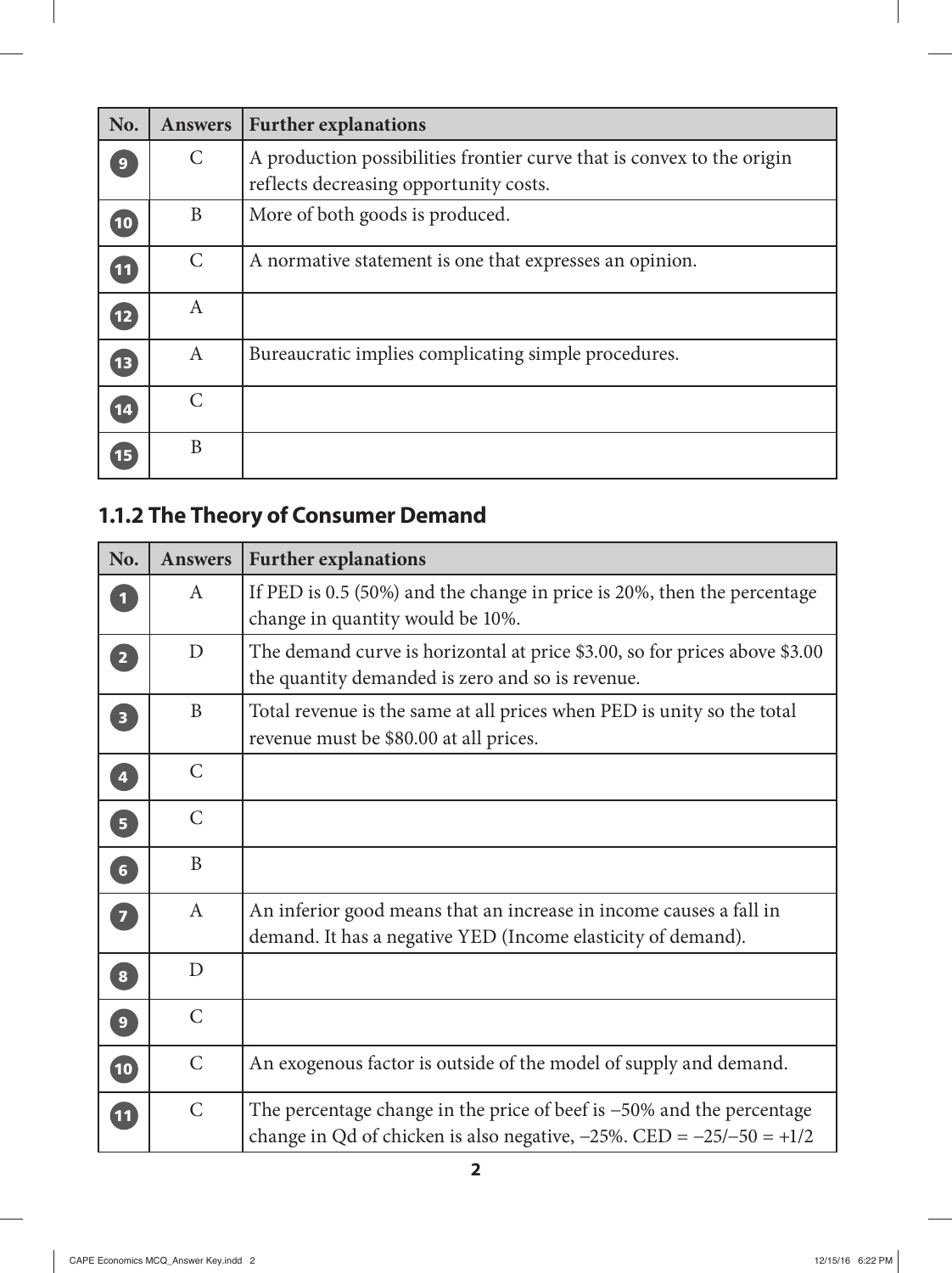| No.         | Answers | <b>Further explanations</b>                                                                                                    |
|-------------|---------|--------------------------------------------------------------------------------------------------------------------------------|
| (12)        | C       | The budget line will shift to the right if the prices of both goods fall by<br>the same proportion, while income is unchanged. |
| 13          |         |                                                                                                                                |
| $\sqrt{14}$ | A       |                                                                                                                                |
| 15          | B       | Note the positive change indicated by a positively sloped demand curve.                                                        |

#### **1.1.3 The Theory of Supply**

| No.                     | <b>Answers</b> | <b>Further explanations</b>                                                                  |
|-------------------------|----------------|----------------------------------------------------------------------------------------------|
| $\overline{\mathbf{1}}$ | $\mathbf{A}$   |                                                                                              |
| $\boxed{2}$             | D              | This is a non-price factor of supply. Options A, B and C relate to<br>demand.                |
| $\overline{\mathbf{3}}$ | B              | In the long run, the SCALE (size) of production changes.                                     |
| $\overline{4}$          | $\mathsf{C}$   |                                                                                              |
| $\overline{5}$          | $\mathbf{A}$   | This is the law of variable proportions (diminishing returns).                               |
| 6                       | $\mathbf{B}$   |                                                                                              |
| $\overline{z}$          | D              | If you draw a diagram of the three curves, MPP falls first, then APP,<br>then TPP.           |
| $\boxed{8}$             | B              | The other options refer to demand not supply.                                                |
| $\boxed{9}$             | B              | The supply of parking spaces cannot change even if the parking rate falls.                   |
| 10                      | $\mathcal{C}$  | Any supply curve which passes through the point of origin has an<br>elasticity equal to one. |
| 11                      | $\mathcal{C}$  | This refers to a specific tax, for example a \$2.00 tax on tobacco.                          |
| $\mathbf{12}$           | $\mathbf{A}$   | There is more time to change the fixed and variable factors.                                 |
| <b>13</b>               | B              | This is a mathematical concept.                                                              |
| $\boxed{14}$            | $\mathbf{A}$   | Productivity is a rate concept.                                                              |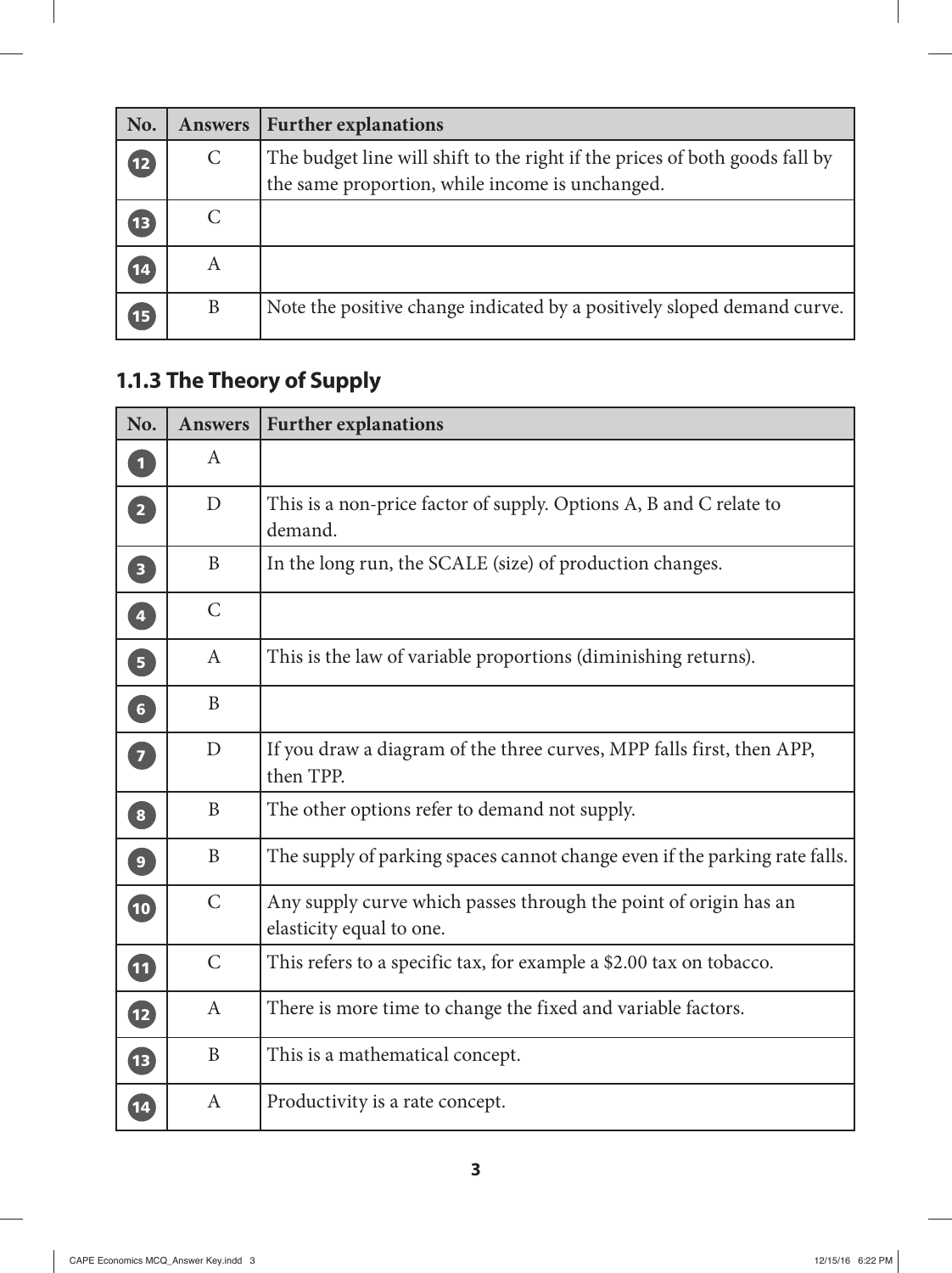|              | No.   Answers   Further explanations                                   |
|--------------|------------------------------------------------------------------------|
| $\mathbf{B}$ | Production is an output per period concept, for example 1000 units per |
|              | week.                                                                  |

## **1.1.4 Market Equilibrium**

| No.                               | <b>Answers</b> | <b>Further explanations</b>                                                                                                                            |
|-----------------------------------|----------------|--------------------------------------------------------------------------------------------------------------------------------------------------------|
| 句                                 | B              | A price ceiling above the equilibrium point will raise, not lower the price.                                                                           |
| 2                                 | $\mathbf{A}$   |                                                                                                                                                        |
| $\overline{\mathbf{3}}$           | $\mathbf{A}$   | Consumer surplus is the area to the left of the demand curve and above<br>the price line; and a price floor will reduce this area.                     |
| $\boxed{4}$                       | $\mathbf{A}$   |                                                                                                                                                        |
| $\overline{5}$                    | $\mathbf{A}$   | A horizontal demand curve has no consumer surplus. (See Item 3 for a<br>similar reasoning.)                                                            |
| $\begin{bmatrix} 6 \end{bmatrix}$ | B              |                                                                                                                                                        |
| 7                                 | B              | Rent control requires a charge which is below the equilibrium.                                                                                         |
| $\bullet$                         | D              |                                                                                                                                                        |
| $\left  \mathbf{9} \right $       | B              | If chicken is a close substitute for goat meat and prices rise, then there<br>will be a switch to goat meat and a rightward shift of the demand curve. |
| $\overline{\mathbf{10}}$          | $\mathbf{B}$   | The extent to which both demand and supply curves move is not known<br>precisely so the changes in price and quantity are 'uncertain'.                 |
| $\boldsymbol{\Phi}$               | $\mathcal{C}$  | It is the same as saying the difference between the market price<br>(expenditure) and the price that people are willing to pay (utility).              |
| $\mathbf{P}$                      | D              |                                                                                                                                                        |
| 13                                | $\mathcal{C}$  |                                                                                                                                                        |

#### **1.1.5 The Theory of Costs**

|  | No.   Answers   Further explanations |
|--|--------------------------------------|
|  |                                      |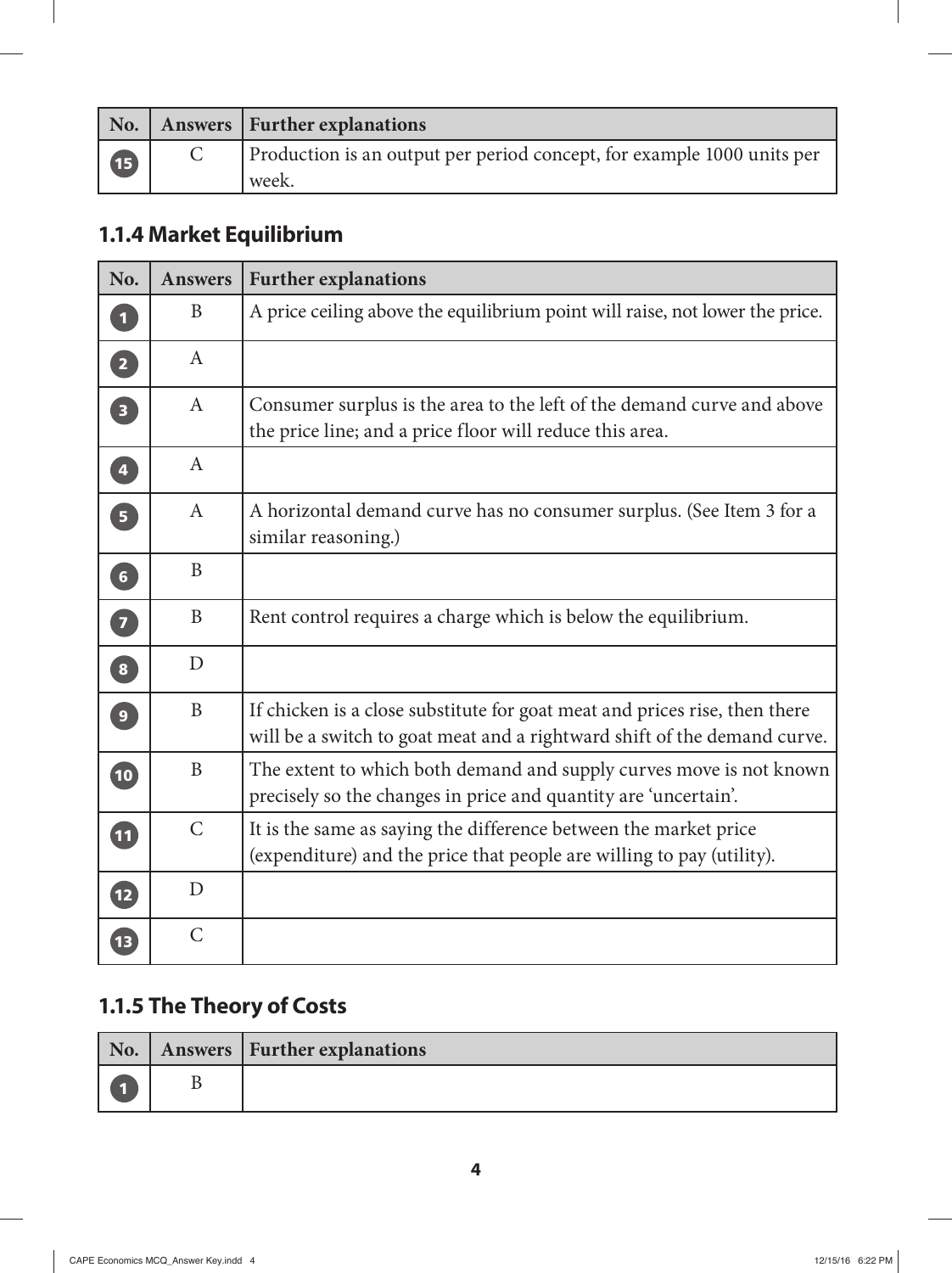| No.             | <b>Answers</b> | <b>Further explanations</b>                                                                                                                                 |
|-----------------|----------------|-------------------------------------------------------------------------------------------------------------------------------------------------------------|
| $\overline{2}$  | $\mathbf{A}$   | Marginal cost is the change in total costs of producing an extra unit;                                                                                      |
|                 |                | for example, output = 10, FC = $$20$ , VC = $$30$ ; then TC = $$50$ .                                                                                       |
|                 |                | If output changes to 11, FC stays at \$20, but VC changes to \$40. TC is<br>then \$60 and the change in TC (MC) is equal to the change in VC and<br>NOT FC. |
| $\boxed{3}$     | $\mathcal{C}$  | It is also expressed as: Change in total cost / Change in quantity<br>produced.                                                                             |
| $\overline{4}$  | D              | Note the change in TC to find MC is as follows:                                                                                                             |
|                 |                | $10 \times $3000 = TC = $30000$                                                                                                                             |
|                 |                | $11 \times $2900 = TC = $31900$                                                                                                                             |
|                 |                | $MC = $1900$                                                                                                                                                |
| 5               | B              |                                                                                                                                                             |
| 6 <sup>1</sup>  | $\mathbf{A}$   | As soon as MC is greater than AVC and ATC, both AVC and ATC rise;<br>this MUST then be the lowest point of both AVC and ATC.                                |
| $\overline{7}$  | $\mathbf{A}$   | Even if the company is closed for the weekend, this cost is still running.                                                                                  |
| $\boxed{8}$     | $\mathcal{C}$  |                                                                                                                                                             |
| $\overline{9}$  | B              | This is also referred to as the least cost combination formula.                                                                                             |
| $\overline{10}$ | D              |                                                                                                                                                             |
| $\overline{11}$ | $\mathsf{C}$   | Options A, B and D relate to external economies of scale.                                                                                                   |

## **Module 2: Market Structure, Market Failure and Intervention 1.2.1 Market Structure**

| No. |                | Answers   Further explanations |
|-----|----------------|--------------------------------|
|     | A              |                                |
| 5   | $\overline{A}$ |                                |
| 13  |                |                                |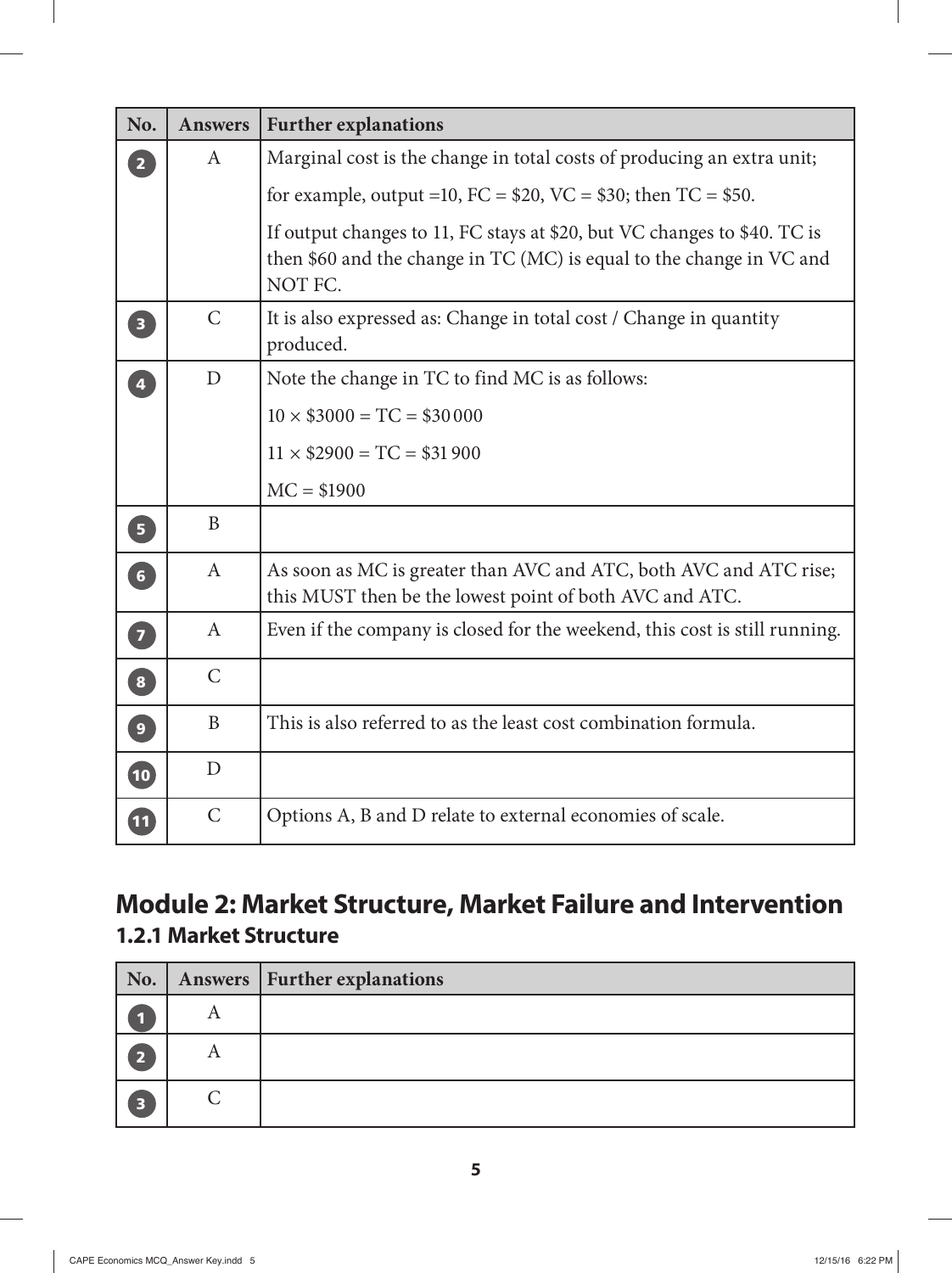| No.                               | <b>Answers</b> | <b>Further explanations</b>                                                                                            |
|-----------------------------------|----------------|------------------------------------------------------------------------------------------------------------------------|
| $\overline{\mathbf{4}}$           | B              |                                                                                                                        |
| 5 <sup>1</sup>                    | B              |                                                                                                                        |
| $\boxed{6}$                       | B              |                                                                                                                        |
| $\begin{bmatrix} 7 \end{bmatrix}$ | A              |                                                                                                                        |
| $\boxed{8}$                       | $\mathcal{C}$  |                                                                                                                        |
| $\overline{9}$                    | B              | The downward sloping linear MR curve falls twice as fast as the AR<br>curve and bisects the x axis.                    |
| $\overline{\mathbf{10}}$          | $\mathbf{A}$   |                                                                                                                        |
| $\mathbf{11}$                     | $\mathbf D$    | The short run supply curve is MC above AVC, while the long run supply<br>curve is MC above LRAC.                       |
| <b>12</b>                         | $\mathbf{A}$   | In the long run, a firm must cover its average costs, hence MC above<br>LRAC is the long run supply curve.             |
| (IB                               | $\mathbf{A}$   |                                                                                                                        |
| $\overline{\mathbf{14}}$          | $\mathbf{B}$   | Equilibrium output and profit maximisation output are the same<br>concepts.                                            |
| Œ,                                | $\mathsf{C}$   |                                                                                                                        |
| 16                                | $\mathbf D$    |                                                                                                                        |
| 17                                | $\mathsf{C}$   |                                                                                                                        |
| $\overline{\textbf{18}}$          | $\mathbf D$    | Equilibrium output is found where $MC = MR$ . Do not confuse<br>equilibrium output with optimum output ( $MC = ATC$ ). |
| $\overline{19}$                   | $\mathbf D$    |                                                                                                                        |
| 20                                | B              |                                                                                                                        |
| 21                                | $\mathbf{D}$   |                                                                                                                        |
| $\left( 22\right)$                | $\mathsf{C}$   |                                                                                                                        |
| $\left( 23\right)$                | A              |                                                                                                                        |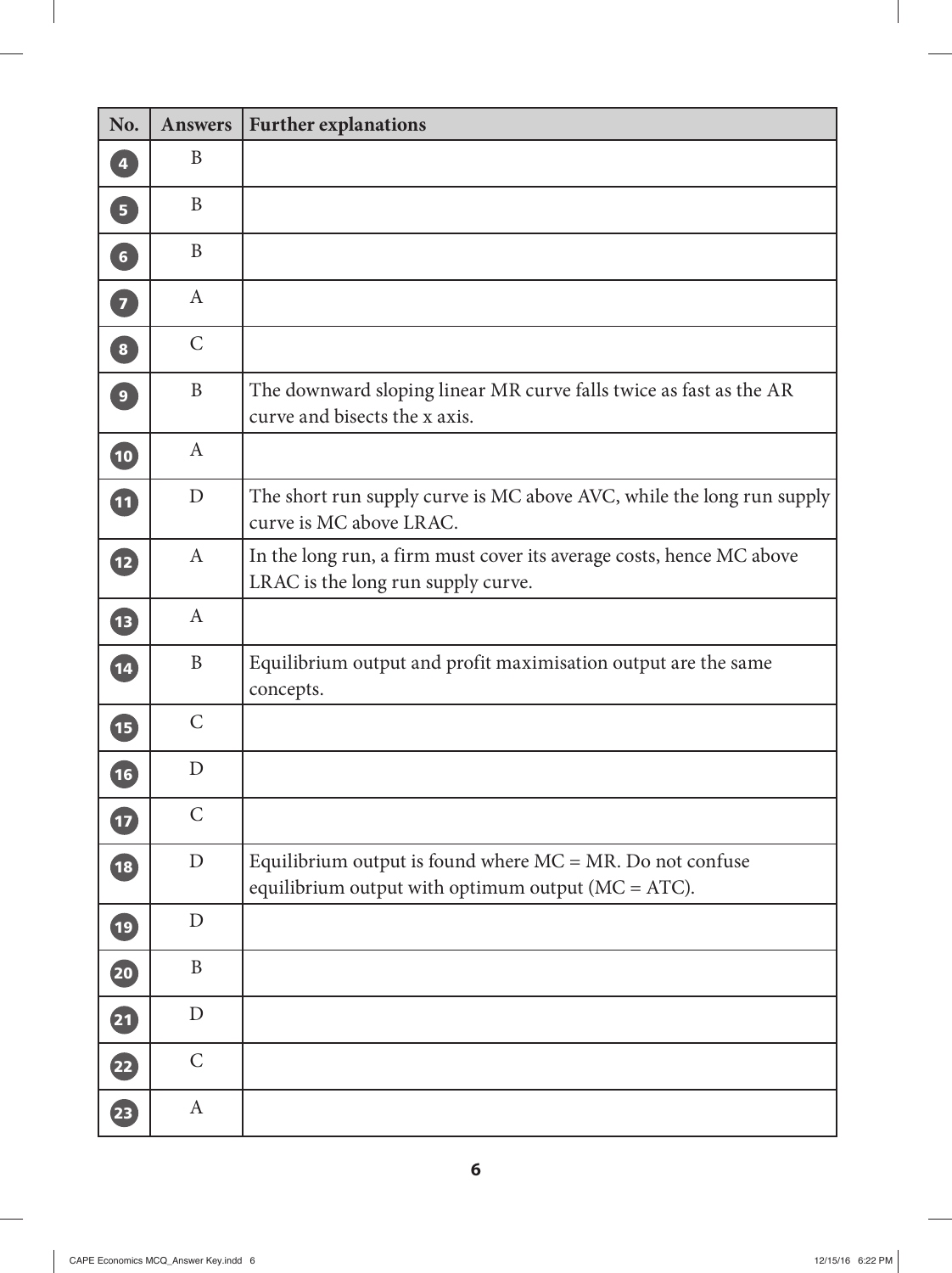| No.                   | <b>Answers</b> | <b>Further explanations</b>                                                       |
|-----------------------|----------------|-----------------------------------------------------------------------------------|
| $\overline{24}$       | D              |                                                                                   |
| 25                    | ${\rm D}$      |                                                                                   |
| 26                    | $\mathsf{C}$   |                                                                                   |
| $\boldsymbol{\Sigma}$ | ${\rm D}$      |                                                                                   |
| (28)                  | $\mathbf D$    |                                                                                   |
| (29)                  | $\mathsf{C}$   |                                                                                   |
| 30                    | $\mathsf C$    |                                                                                   |
| 31                    | $\, {\bf B}$   |                                                                                   |
| 32                    | $\, {\bf B}$   |                                                                                   |
| 33                    | $\mathbf{A}$   |                                                                                   |
| 34                    | $\mathsf{C}$   |                                                                                   |
| 35                    | $\mathsf C$    | A pure monopoly has 100% market share so the HHI would be<br>$100\%^{2} = 10000.$ |

#### **1.2.2 Market Failure**

 $\overline{\phantom{a}}$ 

| No.                     | <b>Answers</b> | <b>Further explanations</b>                                                                                                                                                                                                          |
|-------------------------|----------------|--------------------------------------------------------------------------------------------------------------------------------------------------------------------------------------------------------------------------------------|
|                         | B              | Market failure can be explained in many ways. Examples include: when<br>SMB is not equal to SMC; or if there is over- or under-production of<br>goods and services; or a failure to achieve allocative and productive<br>efficiency. |
| 2                       | B              |                                                                                                                                                                                                                                      |
| $\overline{\mathbf{3}}$ |                |                                                                                                                                                                                                                                      |
|                         | B              |                                                                                                                                                                                                                                      |
| 5                       | A              |                                                                                                                                                                                                                                      |

 $\overline{\phantom{a}}$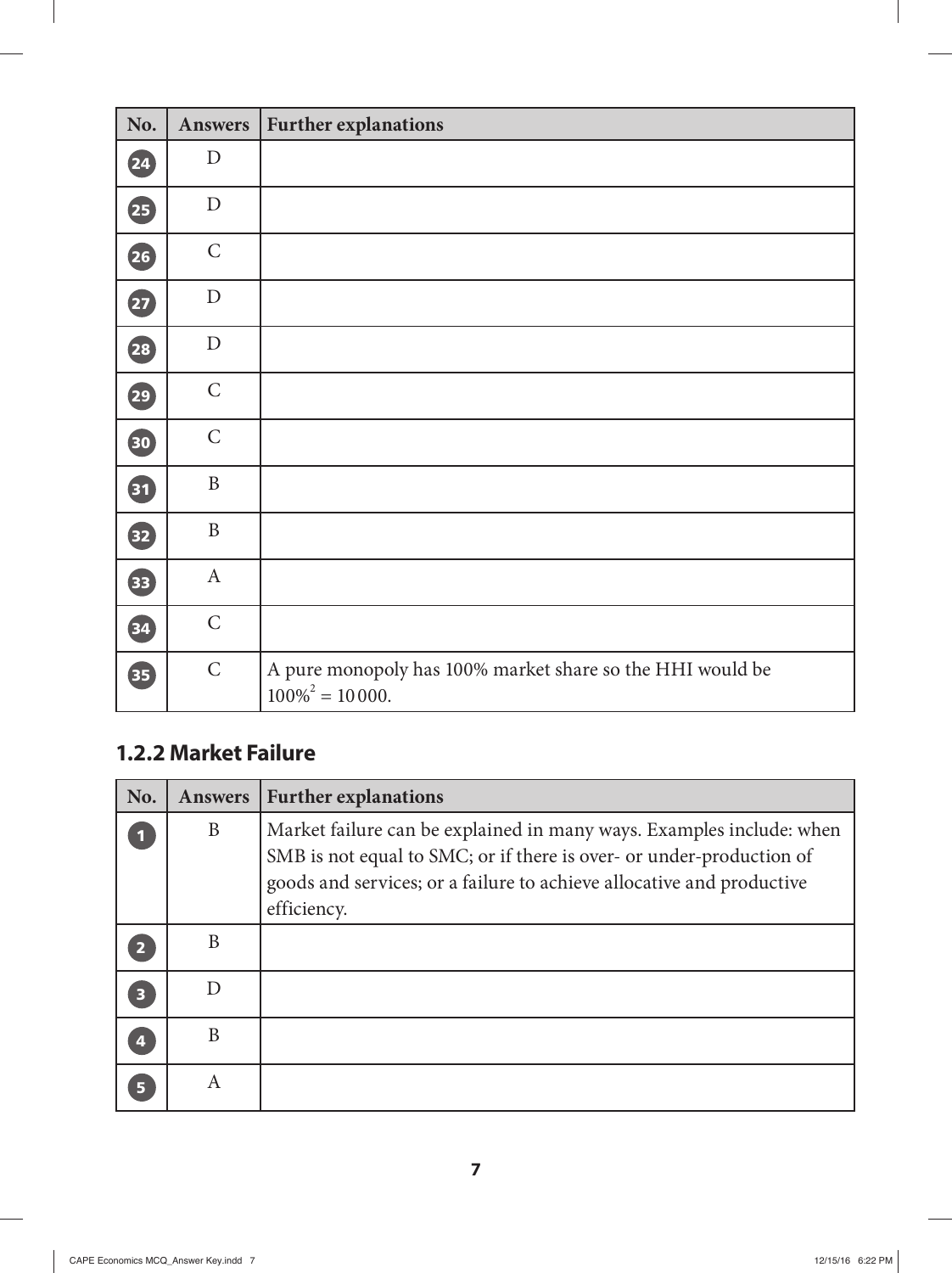| No.            | <b>Answers</b> | <b>Further explanations</b>                                                                                                                                                                                   |
|----------------|----------------|---------------------------------------------------------------------------------------------------------------------------------------------------------------------------------------------------------------|
| $6\phantom{a}$ | $\mathsf{C}$   |                                                                                                                                                                                                               |
| $\overline{7}$ | $\mathsf{C}$   |                                                                                                                                                                                                               |
| $\bf{8}$       | D              |                                                                                                                                                                                                               |
| $\overline{9}$ | B              |                                                                                                                                                                                                               |
| $\boxed{10}$   | A              |                                                                                                                                                                                                               |
| 11             | B              |                                                                                                                                                                                                               |
| 12             | $\mathsf{C}$   | Non-rival means that there is no competition for the good (rivalry)<br>because it is unlimited in supply, and consuming one unit does not leave<br>one unit LESS for others.                                  |
| 13             | B              | Adverse selection means that it is mainly those people who are at risk<br>who apply for insurance cover, so increasing the cost of insurance for<br>those who are not at risk and have to pay a high premium. |
| 14             | $\mathsf{C}$   |                                                                                                                                                                                                               |
| 15             | $\mathbf{A}$   |                                                                                                                                                                                                               |

#### **1.2.3 Intervention**

 $\overline{\phantom{a}}$ 

| No.                     | <b>Answers</b> | <b>Further explanations</b>                                                                                                                                                                |
|-------------------------|----------------|--------------------------------------------------------------------------------------------------------------------------------------------------------------------------------------------|
|                         | D              |                                                                                                                                                                                            |
| $\overline{2}$          | B              |                                                                                                                                                                                            |
| $\overline{\mathbf{3}}$ | $\mathcal{C}$  |                                                                                                                                                                                            |
| $\overline{\mathbf{4}}$ | D              | A private good is excludable and rival because consuming one bottle of<br>water, for example, leaves one less for others. A consumer CAN exclude<br>others from consuming his/her product. |
| 5 <sup>5</sup>          | B              |                                                                                                                                                                                            |
| $6\phantom{a}$          |                |                                                                                                                                                                                            |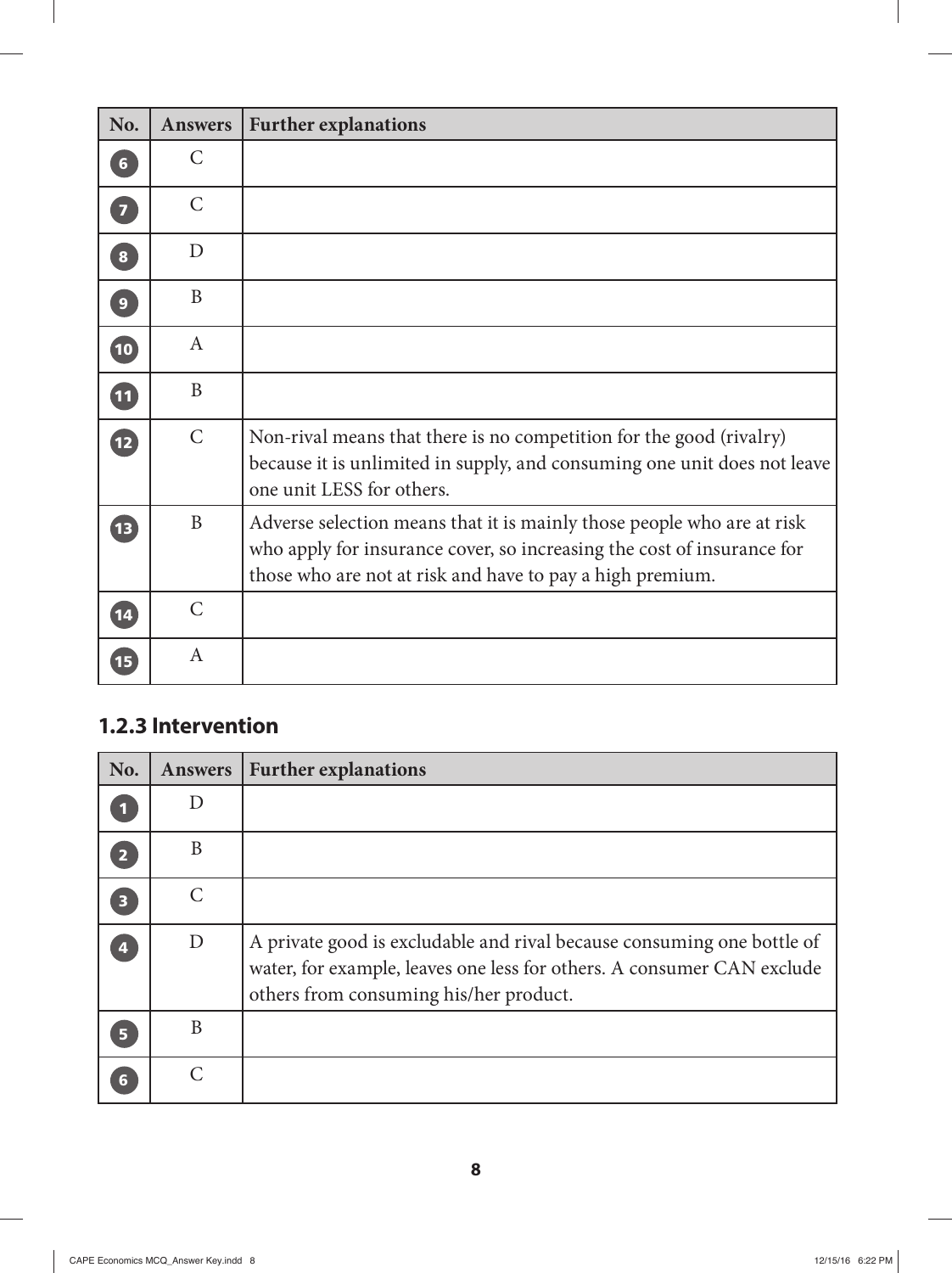| No. |   | Answers   Further explanations                                         |
|-----|---|------------------------------------------------------------------------|
| 7   | B | Deregulation occurs when barriers to competition are removed, while    |
|     |   | contracting out describes the situation when the private sector is     |
|     |   | allowed to provide goods and services that were previously provided by |
|     |   | the state sector, for example automobile inspection.                   |
| 8   |   |                                                                        |

## **Module 3: Distribution Theory**

#### **1.3.1 The Demand for and Supply of Factors**

| No.                               | <b>Answers</b> | <b>Further explanations</b>                                                                                                                                                                                                                                          |
|-----------------------------------|----------------|----------------------------------------------------------------------------------------------------------------------------------------------------------------------------------------------------------------------------------------------------------------------|
|                                   | B              | The Marginal revenue productivity theory (MRP) curve is the firm's<br>demand curve for hiring labour and the marginal input cost is the wage<br>rate. The intersection point of these two curves determines the quantity<br>of labour hired.                         |
| $\overline{2}$                    | $\mathbf{A}$   | Transfer earnings are represented by the area to the right of the supply<br>curve and the equilibrium price line. This area is influenced by the<br>elasticity of supply.                                                                                            |
| $\overline{\mathbf{3}}$           | $\mathbf{B}$   | Economic rent is the area shown in the diagram to the left of the supply<br>curve and under the price line. This area is also influenced by the<br>elasticity of supply. (See also the answer to Item 6.)                                                            |
| $\overline{4}$                    | D              | The MRP curve is determined by MPP $\times$ MR (MPP = Marginal<br>Physical Productivity theory and $MR = Marginal$ Revenue). A change in<br>MPP, MR or both will cause the curve to shift to the right or left. In this<br>case, the curve has shifted to the right. |
| 5                                 | $\mathbf{A}$   |                                                                                                                                                                                                                                                                      |
| $\begin{bmatrix} 6 \end{bmatrix}$ | B              |                                                                                                                                                                                                                                                                      |
| 0                                 | $\mathsf{C}$   |                                                                                                                                                                                                                                                                      |
| 8                                 | $\mathbf{A}$   |                                                                                                                                                                                                                                                                      |
| 9                                 | $\mathbf{B}$   |                                                                                                                                                                                                                                                                      |
| $\overline{\mathbf{10}}$          | $\mathbf{A}$   | Increased income from higher wages has a negative (money) income<br>effect because leisure is preferred to work.                                                                                                                                                     |
| $\boxed{11}$                      | $\mathbf{B}$   |                                                                                                                                                                                                                                                                      |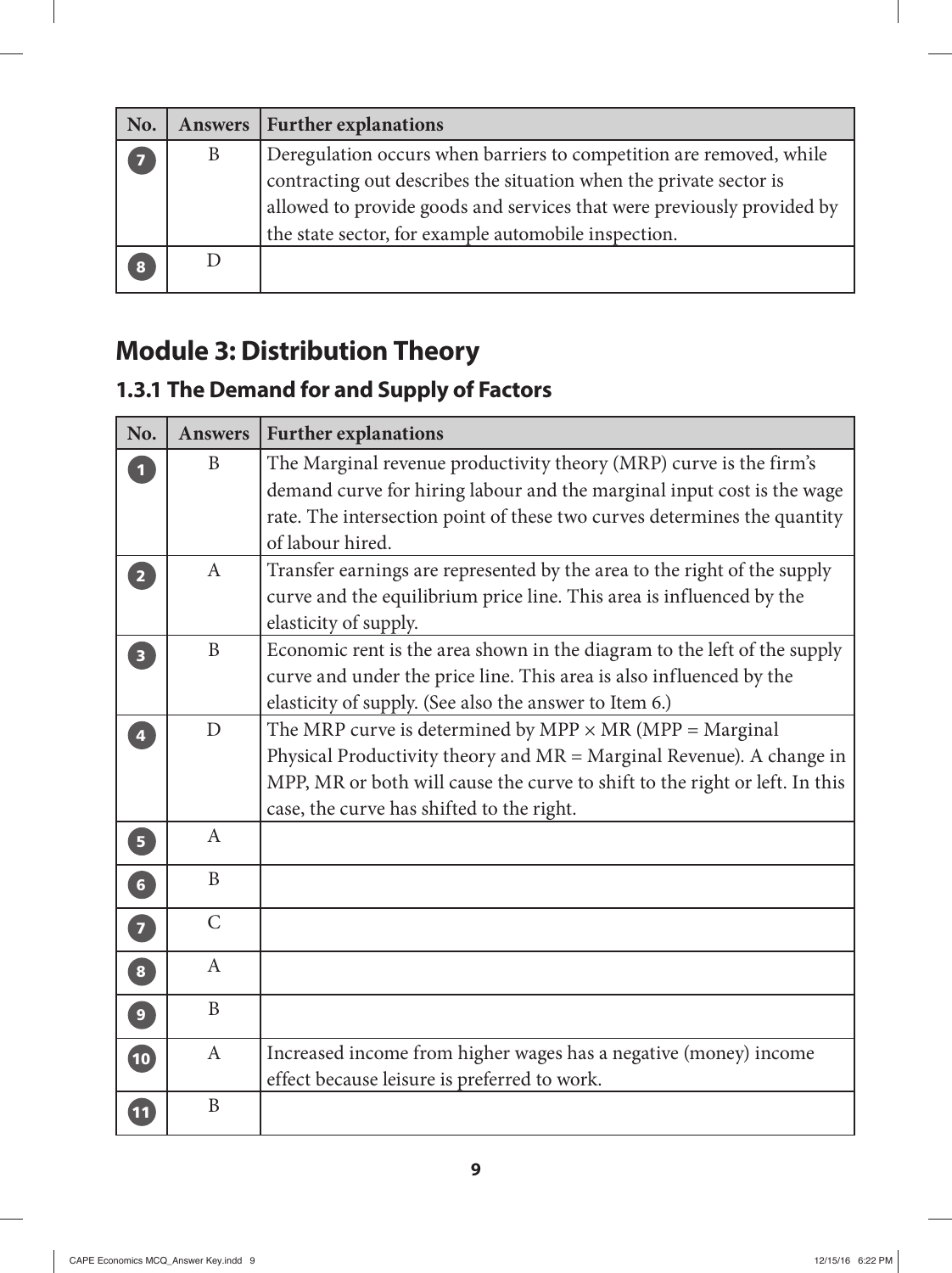| No.             | <b>Answers</b> | <b>Further explanations</b>                                                                                                                                                      |
|-----------------|----------------|----------------------------------------------------------------------------------------------------------------------------------------------------------------------------------|
| $\overline{12}$ | A              | The monopsonist may be a very large or the only major employer in the<br>district.                                                                                               |
| $\mathbf{13}$   | B              | The assumption here is that there is no organised union activity.                                                                                                                |
| 14              | C              | The VMP is the contribution of the workers to the firm's revenue.                                                                                                                |
| $\sqrt{15}$     | A              |                                                                                                                                                                                  |
| (16)            | A              | The profit maximising monopsonist can maximise output (MRP<br>$=$ MW) but, being the sole employer, has the power to pay only the<br>average wage and hence exploit the workers. |

## **1.3.2 Wage Differentials**

| No.                               | <b>Answers</b> | <b>Further explanations</b>                                                                                                                                                                                                                                                                                                                                                                                                           |
|-----------------------------------|----------------|---------------------------------------------------------------------------------------------------------------------------------------------------------------------------------------------------------------------------------------------------------------------------------------------------------------------------------------------------------------------------------------------------------------------------------------|
| $\overline{\mathbf{1}}$           | B              |                                                                                                                                                                                                                                                                                                                                                                                                                                       |
| $\begin{bmatrix} 2 \end{bmatrix}$ | $\mathbf{A}$   | If an additional worker is paid a higher wage, the union would ensure<br>that all workers were paid the same wage. For example, 10 workers<br>paid \$10 an hour = \$100. If the eleventh worker is paid \$11, then all<br>11 workers would need to be paid at this rate, therefore $11 \times $11 = $121$ .<br>The change in the total wages bill = $$21$ (\$121 - \$100). The average<br>wage $= $11$ and the marginal wage is \$21. |
| $\overline{\mathbf{3}}$           | D              |                                                                                                                                                                                                                                                                                                                                                                                                                                       |
| $\overline{4}$                    | $\mathcal{C}$  | The driver is 'compensated' or rewarded for performing a dangerous<br>duty.                                                                                                                                                                                                                                                                                                                                                           |
| $\overline{5}$                    | $\mathcal{C}$  |                                                                                                                                                                                                                                                                                                                                                                                                                                       |
| $\boxed{6}$                       | $\mathsf{A}$   | When the demand and supply of labour are both inelastic, the demand<br>and supply curves would intersect at a high wage. If both demand and<br>supply were ELASTIC, the demand and supply curves would intersect at<br>a low wage.                                                                                                                                                                                                    |
| $\overline{\mathbf{z}}$           | D              |                                                                                                                                                                                                                                                                                                                                                                                                                                       |
| $\overline{\mathbf{8}}$           | B              |                                                                                                                                                                                                                                                                                                                                                                                                                                       |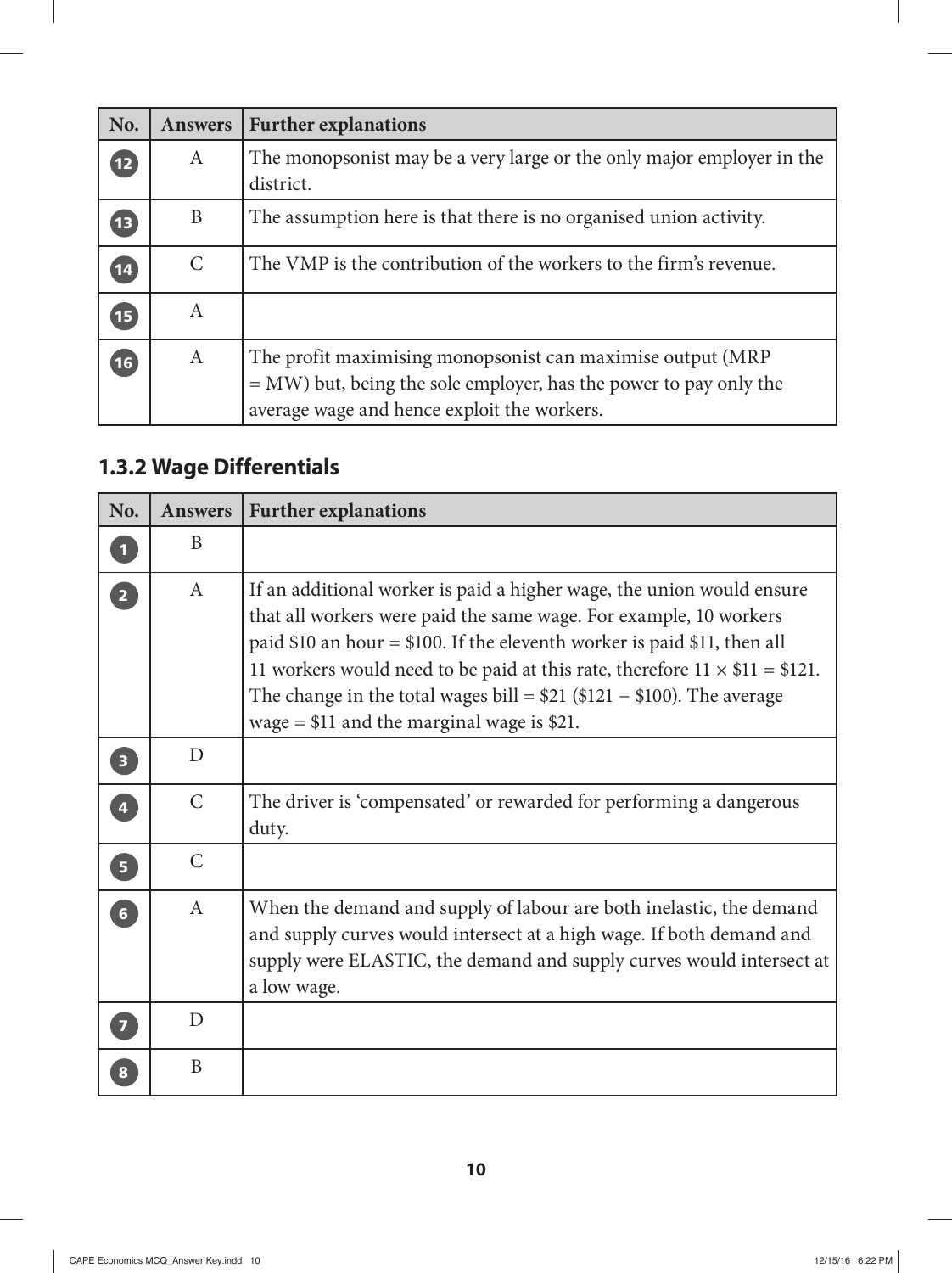| No.            |   | <b>Answers</b>   Further explanations                                       |
|----------------|---|-----------------------------------------------------------------------------|
| $\overline{9}$ | A | In a perfectly competitive market the AR and MR for a firm are the<br>same. |
| (10)           |   |                                                                             |

## **1.3.3 Income Inequality, Poverty and Poverty Alleviation**

| No.                               | Answers      | <b>Further explanations</b>                                                                                         |
|-----------------------------------|--------------|---------------------------------------------------------------------------------------------------------------------|
| $\overline{\mathbf{1}}$           | B            |                                                                                                                     |
| $\overline{2}$                    | $\mathbf{B}$ |                                                                                                                     |
| $\overline{\mathbf{3}}$           | $\mathbf{B}$ |                                                                                                                     |
| $\overline{\mathbf{4}}$           | $\mathbf{A}$ | A value of 1 represents a 100% unequal distribution of income and 0.9<br>therefore is very high. (See also Item 9.) |
| $\overline{5}$                    | $\mathbf{A}$ |                                                                                                                     |
| 6 <sup>1</sup>                    | B            |                                                                                                                     |
| $\begin{bmatrix} 7 \end{bmatrix}$ | B            |                                                                                                                     |
| $\overline{\mathbf{8}}$           | B            |                                                                                                                     |
| $\overline{9}$                    | $\mathbf{A}$ |                                                                                                                     |
| $\boxed{10}$                      | $\mathbf{B}$ | Longevity refers to living a long life (life expectancy).                                                           |
| $\boxed{11}$                      | $\mathbf{B}$ |                                                                                                                     |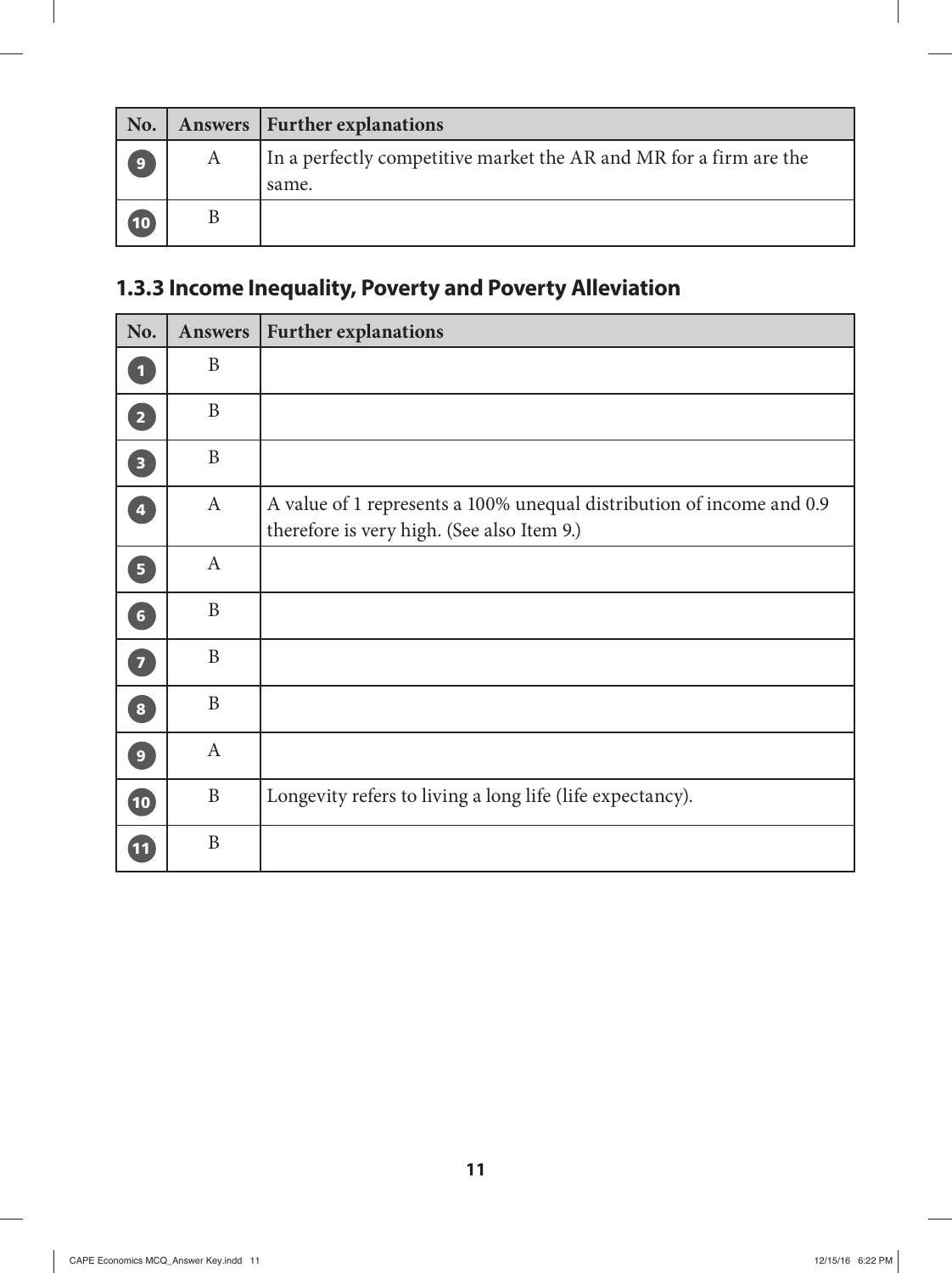# **Unit 2: Macroeconomics**

# **Module 1: Models of the Macroeconomy**

#### **2.1.1 National Income Accounting**

| No.                     | <b>Answers</b> | <b>Further explanations</b>                                                                                                                                                                                                                  |
|-------------------------|----------------|----------------------------------------------------------------------------------------------------------------------------------------------------------------------------------------------------------------------------------------------|
| $\mathbf{1}$            | B              |                                                                                                                                                                                                                                              |
| $\overline{2}$          | $\mathsf{A}$   |                                                                                                                                                                                                                                              |
| $\overline{\mathbf{3}}$ | B              | Because indirect taxes increase the price of goods and services, they are<br>subtracted from GDP. Similarly, subsidies lower prices and are added on<br>to GDP to determine the true price.                                                  |
| $\overline{\mathbf{4}}$ | $\mathsf{A}$   | The base year index is given a value of 100 and is a standard to which<br>other years are compared. If in subsequent years an index exceeds 100,<br>this means that the average price level for a selected basket of goods is<br>increasing. |
| 5 <sup>1</sup>          | B              |                                                                                                                                                                                                                                              |
| 6                       | B              | GDP at market prices is not adjusted for indirect taxes and subsidies.                                                                                                                                                                       |
| $\overline{z}$          | $\mathcal{C}$  |                                                                                                                                                                                                                                              |
| $\overline{\mathbf{8}}$ | D              | Real GDP for 2016 is found by multiplying the quantities of goods<br>produced in 2016 (20 and 40) by their 2015 prices (\$5 and \$3). That is<br>$20 \times $5 = $100$ , and $40 \times $3 = 120$ . Answer = \$220.                          |
| 9 <sup>°</sup>          | B              |                                                                                                                                                                                                                                              |
| 10                      | D              |                                                                                                                                                                                                                                              |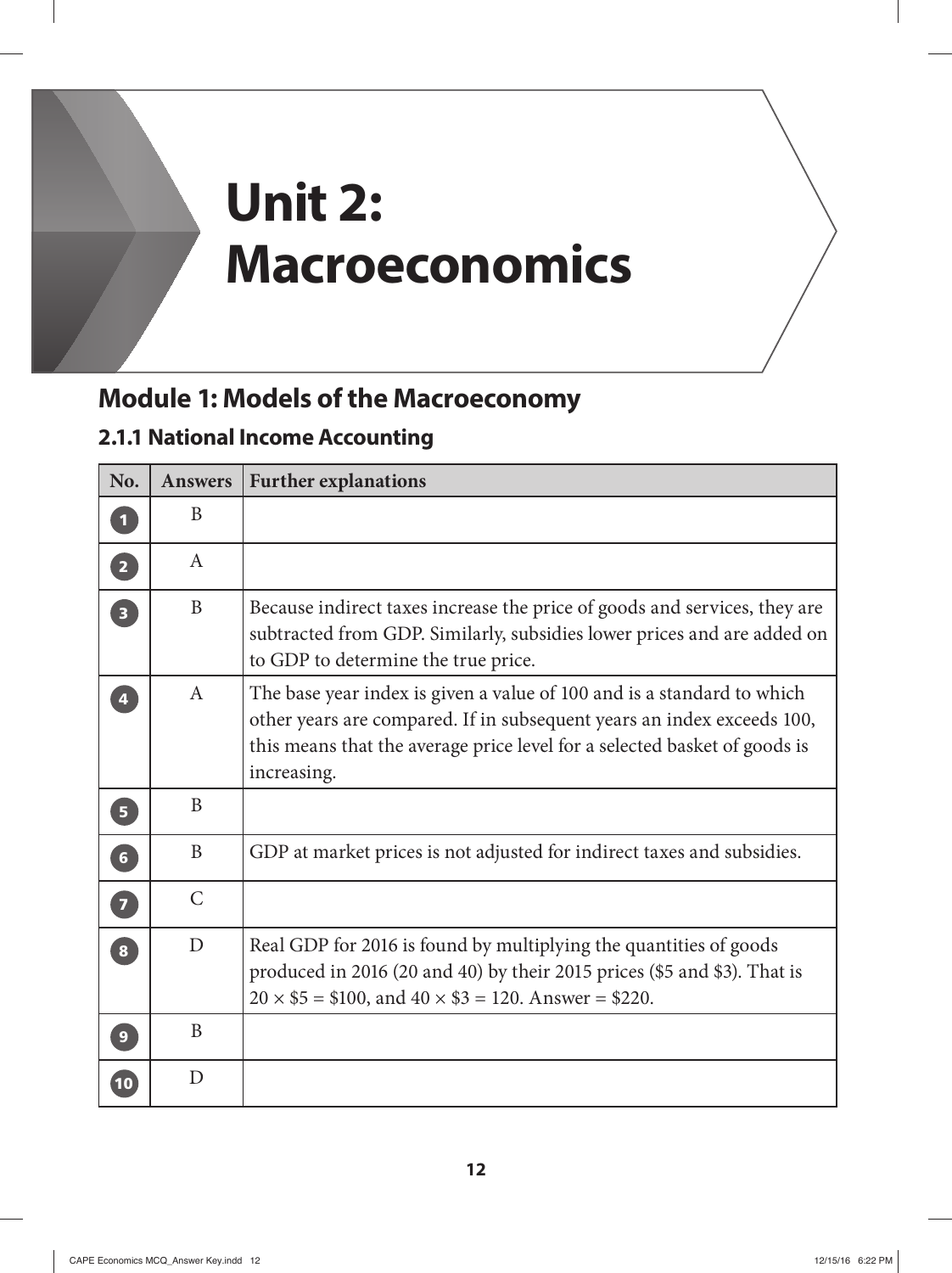| No.                               | <b>Answers</b> | <b>Further explanations</b>                                                                                                                                                                                                                               |
|-----------------------------------|----------------|-----------------------------------------------------------------------------------------------------------------------------------------------------------------------------------------------------------------------------------------------------------|
|                                   | $\overline{D}$ | Classical theorists believed that the labour market is responsive to<br>market forces and there will be an equilibrium created by the laws of<br>supply and demand when there are labour shortages and surpluses.<br>Unemployment therefore is voluntary. |
| $\overline{2}$                    | $\mathsf{C}$   |                                                                                                                                                                                                                                                           |
| $\begin{bmatrix} 3 \end{bmatrix}$ | $\mathsf{C}$   | Whereas the Keynesian AS curve is first elastic and then inelastic, the<br>classical AS curve is upward sloping throughout.                                                                                                                               |
| $\overline{\mathbf{4}}$           | B              | Supply side measures such as, for example, measures to increase the<br>productivity of the factor markets, will shift the AS curve downward<br>and to the right, reducing inflation and increasing real output.                                           |
| $\overline{\mathbf{5}}$           | $\mathcal{C}$  | When households 'supply' factors of production, they receive wages,<br>interest, profit and rent; this income is then used to 'demand' and pay<br>for the output of firms. Hence, supply creates its own demand.                                          |
| $6\phantom{a}$                    | $\mathbf{A}$   |                                                                                                                                                                                                                                                           |
| $\begin{bmatrix} 7 \end{bmatrix}$ | B              | The quantity theory is expressed as MV / PT.                                                                                                                                                                                                              |
| $\bf{8}$                          | $\mathcal{C}$  |                                                                                                                                                                                                                                                           |
|                                   | D              |                                                                                                                                                                                                                                                           |

#### **2.1.2 Classical Models of the Macroeconomy**

## **2.1.3 Keynesian Models of the Economy**

| No.                     | <b>Answers</b> | <b>Further explanations</b>                                                                                                  |
|-------------------------|----------------|------------------------------------------------------------------------------------------------------------------------------|
|                         |                |                                                                                                                              |
| $\overline{2}$          | B              |                                                                                                                              |
| $\overline{\mathbf{3}}$ | D              | MPC is found by calculating the gradient of the consumption function<br>(change in C / change in Y).                         |
| 4                       | A              | APC is determined by Total consumption / Total income. Total<br>consumption = $BD$ . Total income / Total expenditure = $AD$ |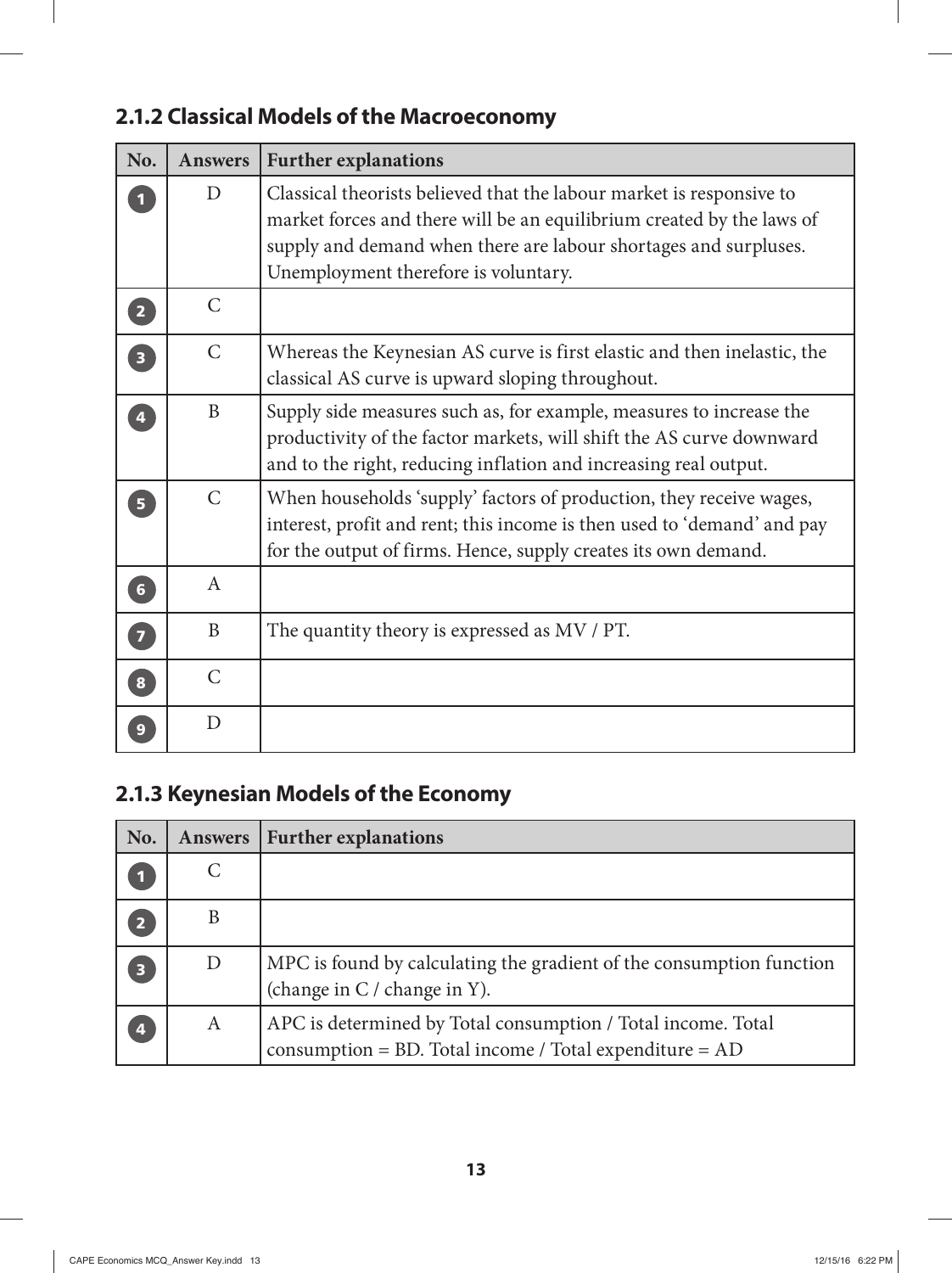| No.                               | <b>Answers</b>   | <b>Further explanations</b>                                                                                                                                                                                                                                                                |
|-----------------------------------|------------------|--------------------------------------------------------------------------------------------------------------------------------------------------------------------------------------------------------------------------------------------------------------------------------------------|
| 5 <sup>1</sup>                    | A                | Consumption is represented by $C = a + b \times Y_d$ . In the table, at zero<br>income $C = 60$ , which is autonomous consumption. As income changes<br>from zero to 400, the change in consumption (MPC = $\bar{b}$ ) is 80, hence<br>$C = 60 + 0.8Y_{d}$ .                               |
| 6 <sup>1</sup>                    | A                | The MPS is expressed as Change in savings (DC) / Change in income<br>(BC).                                                                                                                                                                                                                 |
| 0                                 | D                |                                                                                                                                                                                                                                                                                            |
| $\begin{bmatrix} 8 \end{bmatrix}$ | B                | Equilibrium NI(Y) is operating below the full employment level $(Y_f)$ .                                                                                                                                                                                                                   |
| $\boxed{9}$                       | $\boldsymbol{A}$ | Equilibrium NI(Y) is operating beyond the full employment level $(Y_f)$ .                                                                                                                                                                                                                  |
| 10                                | $\mathsf{C}$     |                                                                                                                                                                                                                                                                                            |
| 11                                | $\mathbf{A}$     | To determine the marginal propensity to consume (MPC), first find the<br>$MPS$ (MPS = Marginal propensity) to save; that is, the change in savings<br>$(\$50m)$ divided by the change in income $(\$200m)$ . MPS = $\$50m/\$200m$<br>$= 0.25$ ; therefore, MPC = 0.75 since MPS + MPC = 1. |
| 12                                | $\mathsf{C}$     |                                                                                                                                                                                                                                                                                            |
| 13                                | $\mathbf B$      | In equilibrium $C + I + G + X - M = Y$ . Substitute the figures given as<br>follows:                                                                                                                                                                                                       |
|                                   |                  | $$40 + 0.5y + $60 + $200 + $100 = Y$                                                                                                                                                                                                                                                       |
|                                   |                  | $$400 = Y - 0.5Y$                                                                                                                                                                                                                                                                          |
|                                   |                  | $$400 = 1/2Y$                                                                                                                                                                                                                                                                              |
|                                   |                  | $Y = $400/0.5 = $800$                                                                                                                                                                                                                                                                      |
| $\overline{\mathbf{14}}$          | $\mathsf{C}$     | The Multiplier $(K) = 1 /$ withdrawal (MPS). $1/0.5 = 2$ .                                                                                                                                                                                                                                 |
| 15                                | D                |                                                                                                                                                                                                                                                                                            |

#### **2.1.4 Investment**

 $\overline{\phantom{a}}$ 

| No.              | Answers   Further explanations                               |
|------------------|--------------------------------------------------------------|
| $\blacksquare$ 1 | Unplanned investment means there are additions to stock when |
|                  | aggregate supply (AS) is greater than aggregate demand (AD). |

 $\overline{1}$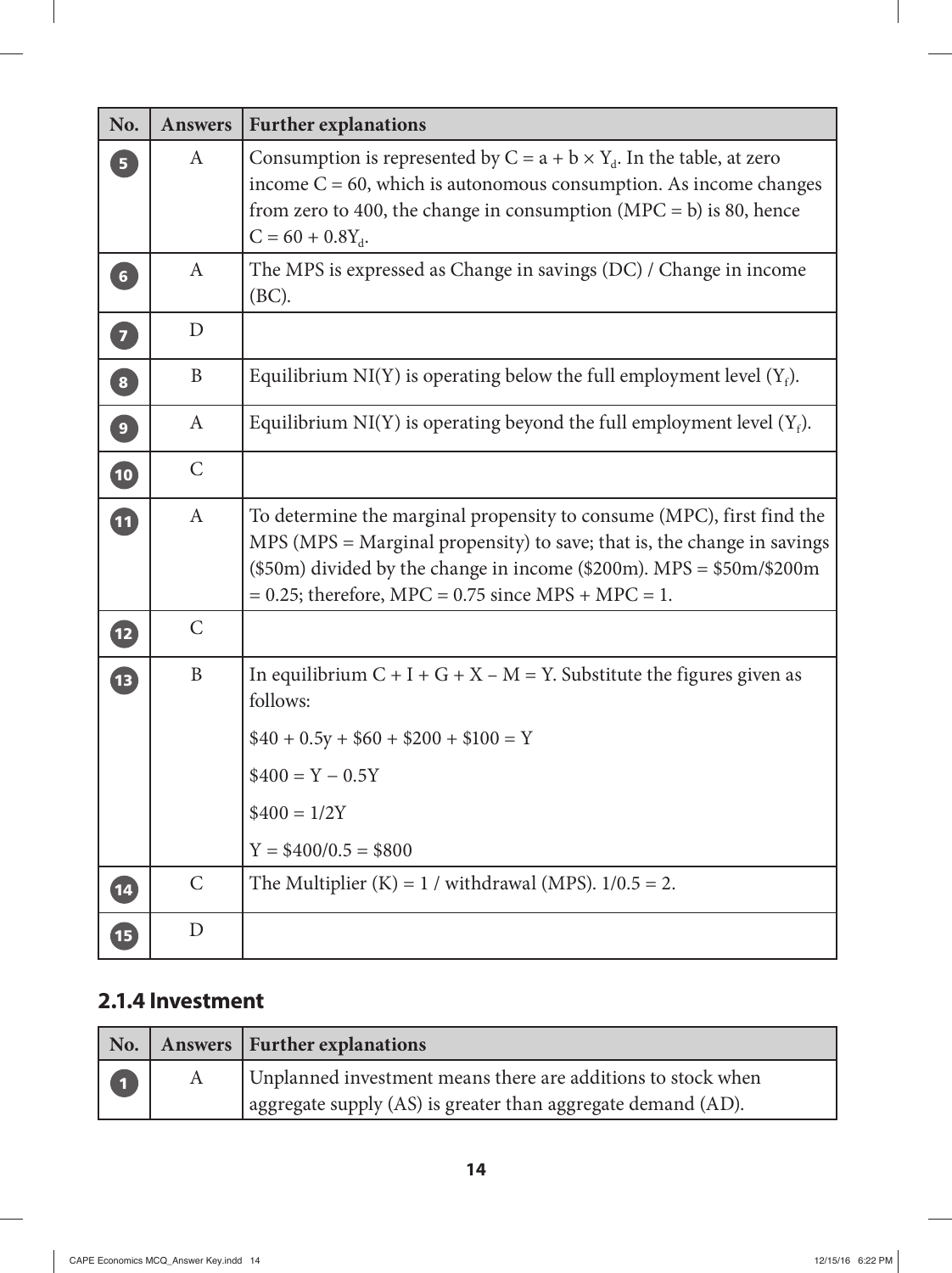| No.                     | <b>Answers</b> | <b>Further explanations</b>                                                                                                                             |
|-------------------------|----------------|---------------------------------------------------------------------------------------------------------------------------------------------------------|
| $\overline{2}$          | A              | There are unplanned reductions from stock (disinvestment) due to                                                                                        |
|                         |                | excess aggregate demand.                                                                                                                                |
| $\overline{\mathbf{3}}$ | $\mathcal{C}$  |                                                                                                                                                         |
| $\overline{\mathbf{4}}$ | $\mathbf{A}$   | The word 'inverse' means 'opposite', so if the rate of interest is low, the<br>rate of investment will be high, and the reverse is also true.           |
| 5 <sup>1</sup>          | $\mathcal{C}$  | Changes in the rate of interest cause a movement ALONG the curve,<br>whereas options A, B and D cause a shift of the curve upwards and to<br>the right. |
| $6\phantom{a}$          | D              |                                                                                                                                                         |
| $\overline{7}$          | D              |                                                                                                                                                         |
| 8                       | B              |                                                                                                                                                         |
| 9 <sup>°</sup>          | B              |                                                                                                                                                         |
| 10                      | B              |                                                                                                                                                         |

### **Module 2: Macroeconomic Problems and Policies**

#### **2.2.1 Unemployment and Inflation**

| No.                     | <b>Answers</b> | <b>Further explanations</b>                                                                                                        |
|-------------------------|----------------|------------------------------------------------------------------------------------------------------------------------------------|
| $\bf{u}$                | B              | A deflationary gap is associated with an output level that is less than the<br>level of full employment.                           |
| $\overline{2}$          |                |                                                                                                                                    |
| $\overline{\mathbf{3}}$ | A              | Increased spending may cause a rise in inflation but can also cause an<br>increase in economic growth, which reduces unemployment. |
| $\overline{\mathbf{4}}$ |                |                                                                                                                                    |
| 5 <sup>1</sup>          |                |                                                                                                                                    |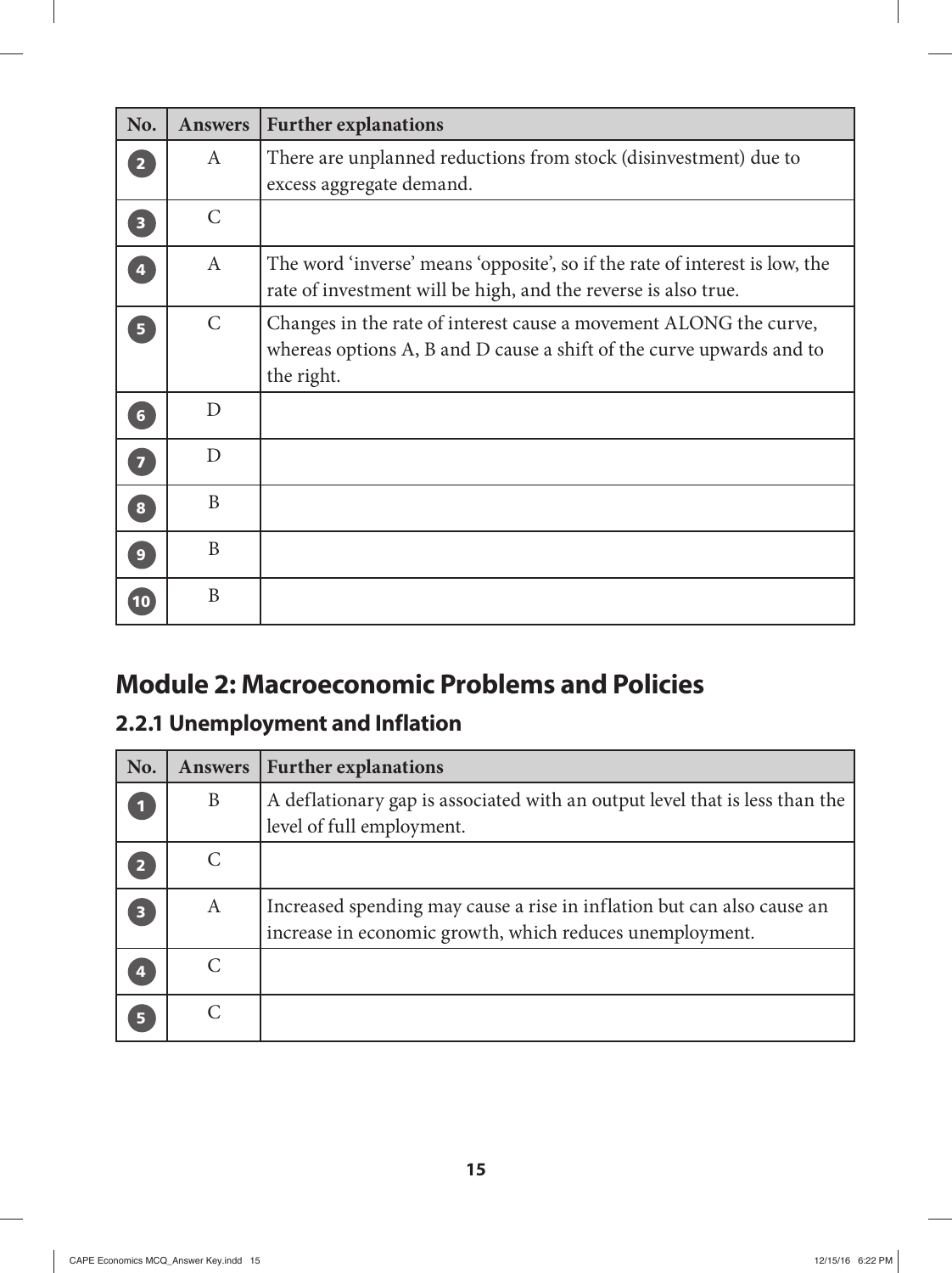| No.                      | <b>Answers</b>   | <b>Further explanations</b>                                                                                                                                                     |
|--------------------------|------------------|---------------------------------------------------------------------------------------------------------------------------------------------------------------------------------|
| $6\phantom{a}$           | $\mathsf{C}$     | Although the dotted line suggests unemployment, it is voluntary<br>according to classical thinking.                                                                             |
| $\boxed{7}$              | $\boldsymbol{A}$ | Insufficient demand causes a fall in output, low business confidence and<br>thereafter a fall in employment.                                                                    |
| $\boxed{8}$              | B                |                                                                                                                                                                                 |
| $\boxed{9}$              | $\mathsf{C}$     |                                                                                                                                                                                 |
| 10                       | D                |                                                                                                                                                                                 |
| 11                       | B                |                                                                                                                                                                                 |
| $\mathbf{E}$             | D                | 'Too much money chasing too few goods' means that excess demand<br>cannot be satisfied since aggregate demand is greater than aggregate<br>supply at the full employment level. |
| $\sqrt{13}$              | B                |                                                                                                                                                                                 |
| 14                       | $\mathsf{C}$     | If $MV = PT$ and V and T are constant, then any change in M (25%)<br>would elicit an equal change in P (25%).                                                                   |
| <b>15</b>                | A                |                                                                                                                                                                                 |
| $\left(16\right)$        | B                |                                                                                                                                                                                 |
| $\overline{\mathbf{17}}$ | D                | Options A, B and C all have an effect on the cost of production; a fall in<br>interest rates may cause demand inflation.                                                        |
| $\boxed{18}$             | A                | A high rate of inflation causes exports to become less competitive and<br>to decrease, causing a balance of trade deficit.                                                      |
| $\overline{19}$          | $\mathbf D$      | A redistributive effect is one in which one party benefits at the expense<br>of the other. It is the government that gains in times of inflation, not<br>taxpayers.             |
| 20                       | B                |                                                                                                                                                                                 |

## **2.2.2 Monetary Theory and Policy**

|  | No.   Answers   Further explanations |
|--|--------------------------------------|
|  |                                      |

 $\overline{\phantom{a}}$ 

 $\mathbb{I}$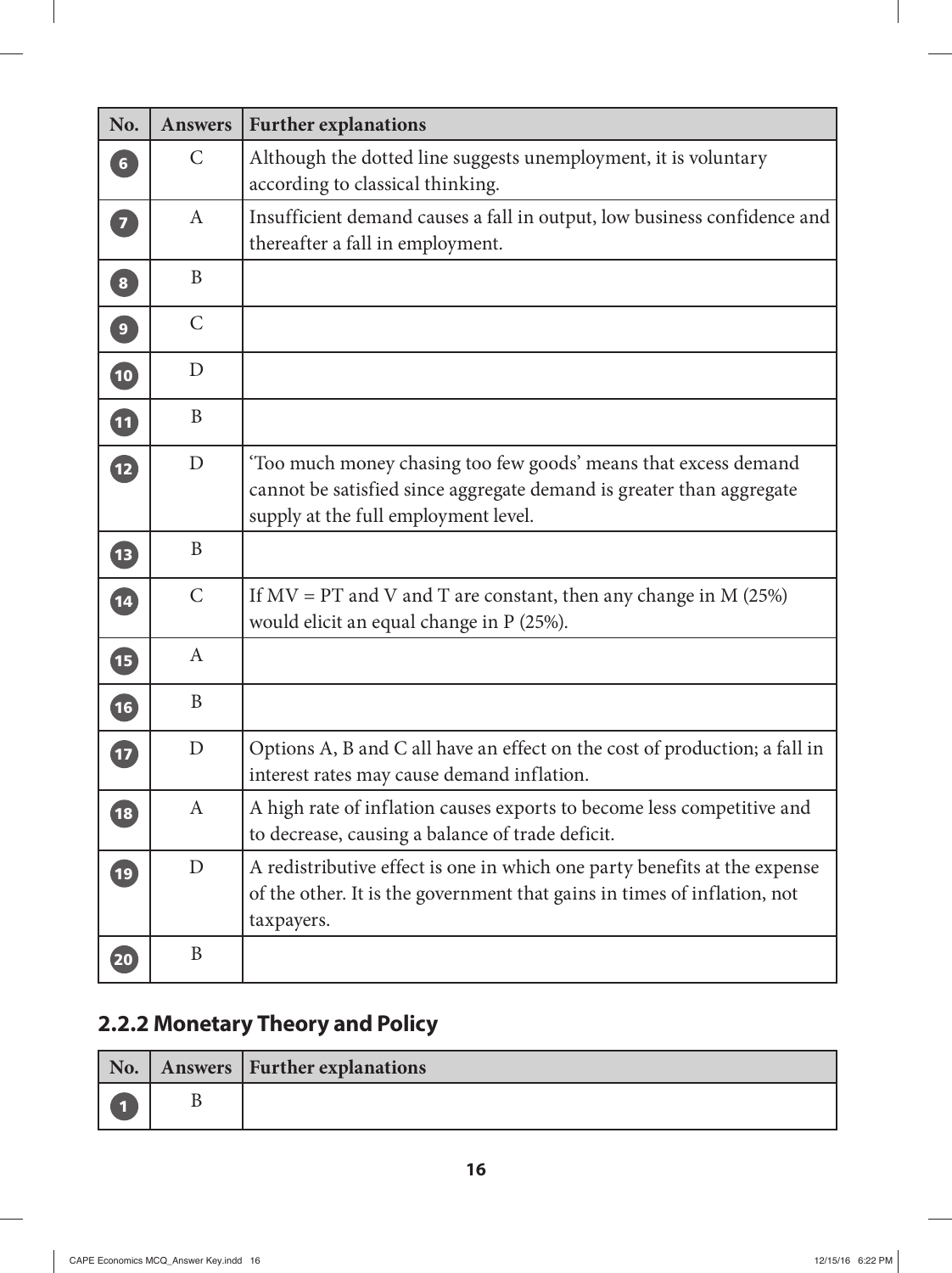| No.                     | <b>Answers</b> | <b>Further explanations</b>                                                                                                                                                                           |
|-------------------------|----------------|-------------------------------------------------------------------------------------------------------------------------------------------------------------------------------------------------------|
| $\overline{2}$          | D              |                                                                                                                                                                                                       |
| $\overline{\mathbf{3}}$ | $\mathsf{C}$   | The central bank is the sole authority in determining the rate of growth<br>of the money supply, and this is fixed. The supply curve for money is<br>therefore perfectly inelastic.                   |
|                         | $\mathcal{C}$  | A decrease in the overnight lending rate will lower the rate of interest.<br>The low rate is an incentive for consumers and firms to borrow and<br>spend, leading to an expansionary monetary policy. |
| 5 <sup>1</sup>          | $\mathbf{A}$   |                                                                                                                                                                                                       |
| $6\overline{6}$         | $\mathsf{C}$   | The shifting of the MS curve to the left in the diagram from M to $M_1$<br>raises interest rates from $r$ to $r_i$ ; this curbs consumer spending, which is<br>the cause of the inflation.            |
| $\overline{7}$          | B              |                                                                                                                                                                                                       |
| $\boxed{8}$             | $\mathcal{C}$  |                                                                                                                                                                                                       |
| $\overline{9}$          | $\mathbf{A}$   | The sale of securities to the commercial banks reduces their bank<br>deposits, reduces the money supply and raises the interest rate.                                                                 |
| 10                      | $\mathcal{C}$  |                                                                                                                                                                                                       |

#### **2.2.3 Fiscal Policy**

| No.                     | <b>Answers</b> | <b>Further explanations</b>                                                                                                                  |
|-------------------------|----------------|----------------------------------------------------------------------------------------------------------------------------------------------|
| $\blacksquare$          | B              |                                                                                                                                              |
| $\overline{2}$          | $\mathbf{A}$   | The graph shows that in Year 1, government expenditure is greater than<br>tax revenue; hence the policy being pursued is a budget deficit.   |
| $\overline{\mathbf{3}}$ | A              |                                                                                                                                              |
| $\overline{4}$          | D              |                                                                                                                                              |
| 5 <sup>1</sup>          | B              | When government spending is greater than tax revenue, it results in a<br>budget deficit and is a fiscal stimulus to an economy in recession. |
| 6                       | A              | When government expenditure is less than tax revenue it results in a<br>budget surplus, and so removes an inflationary gap.                  |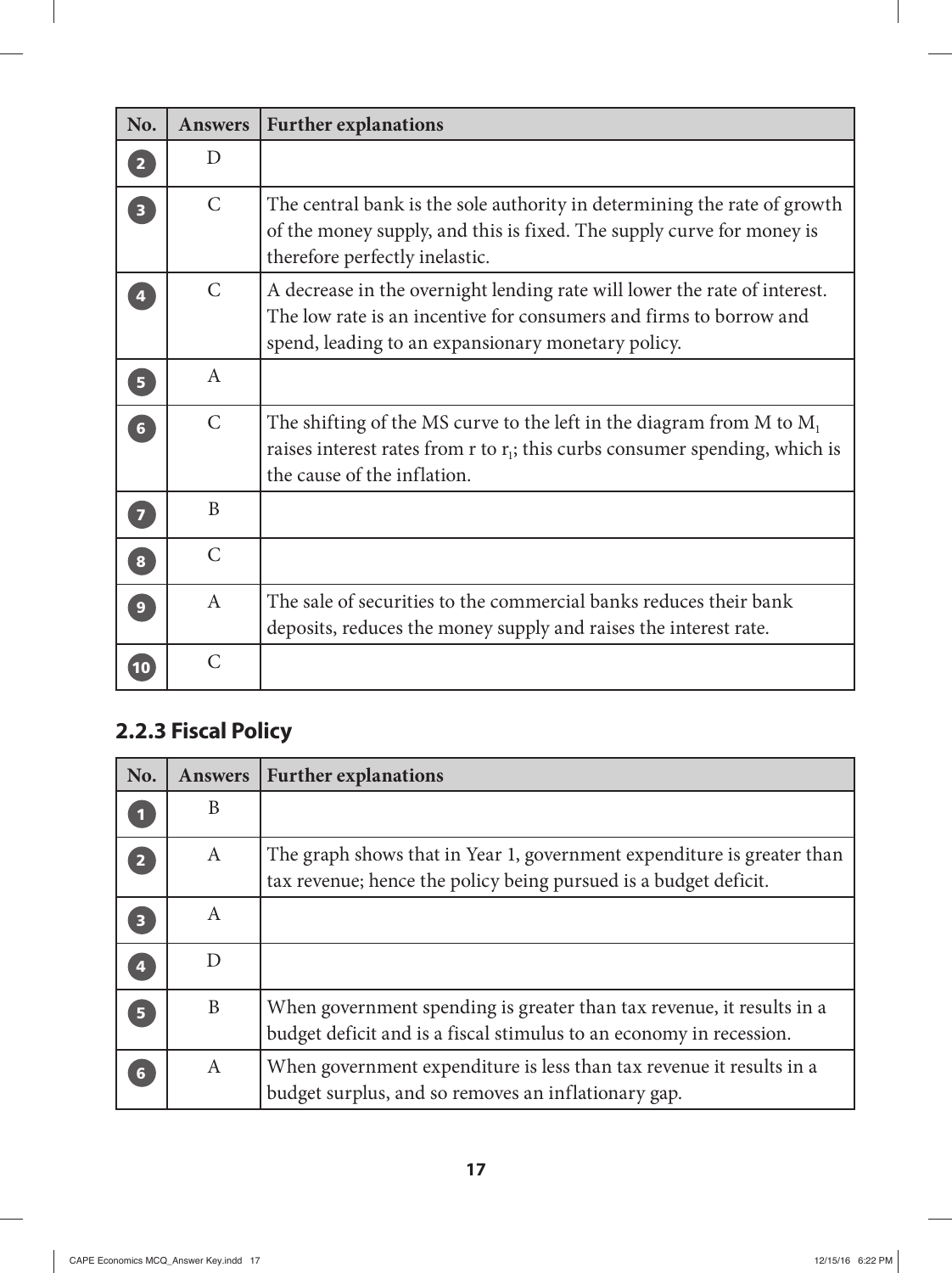| No. | <b>Answers</b> | <b>Further explanations</b>                                                                                               |
|-----|----------------|---------------------------------------------------------------------------------------------------------------------------|
|     | $\mathsf{C}$   | Equal amounts of government expenditure and tax revenue result in the<br>balanced budget multiplier, which is equal to 1. |
| 8   |                |                                                                                                                           |
| 9   |                |                                                                                                                           |
| 10  | A              |                                                                                                                           |
| 11  | A              | A budget surplus reduces government spending and hence demand<br>inflation.                                               |

#### **2.2.4 The Public Debt**

 $\overline{\phantom{a}}$ 

| No.                     | <b>Answers</b> | <b>Further explanations</b>                                                                                                                                                                                                     |
|-------------------------|----------------|---------------------------------------------------------------------------------------------------------------------------------------------------------------------------------------------------------------------------------|
| $\mathbf{1}$            | D              |                                                                                                                                                                                                                                 |
| $\overline{2}$          | $\mathsf{C}$   | A rise in the average price level occurs with an increase in government<br>borrowing.                                                                                                                                           |
| $\overline{\mathbf{3}}$ | B              | A budget surplus can be used to service the national debt.                                                                                                                                                                      |
| $\overline{4}$          | D              |                                                                                                                                                                                                                                 |
| $\overline{\mathbf{5}}$ | $\mathsf{C}$   | It is the extent of export earnings that shows the country's ability to<br>repay debt. Do not confuse the debt service ratio with the debt ratio.<br>A could also be a correct answer, due to its close similarity to option C. |
| $6 \overline{6}$        | B              |                                                                                                                                                                                                                                 |
| $\overline{7}$          | $\mathbf{A}$   |                                                                                                                                                                                                                                 |
| $\overline{\mathbf{8}}$ | D              |                                                                                                                                                                                                                                 |
| 9                       | C              |                                                                                                                                                                                                                                 |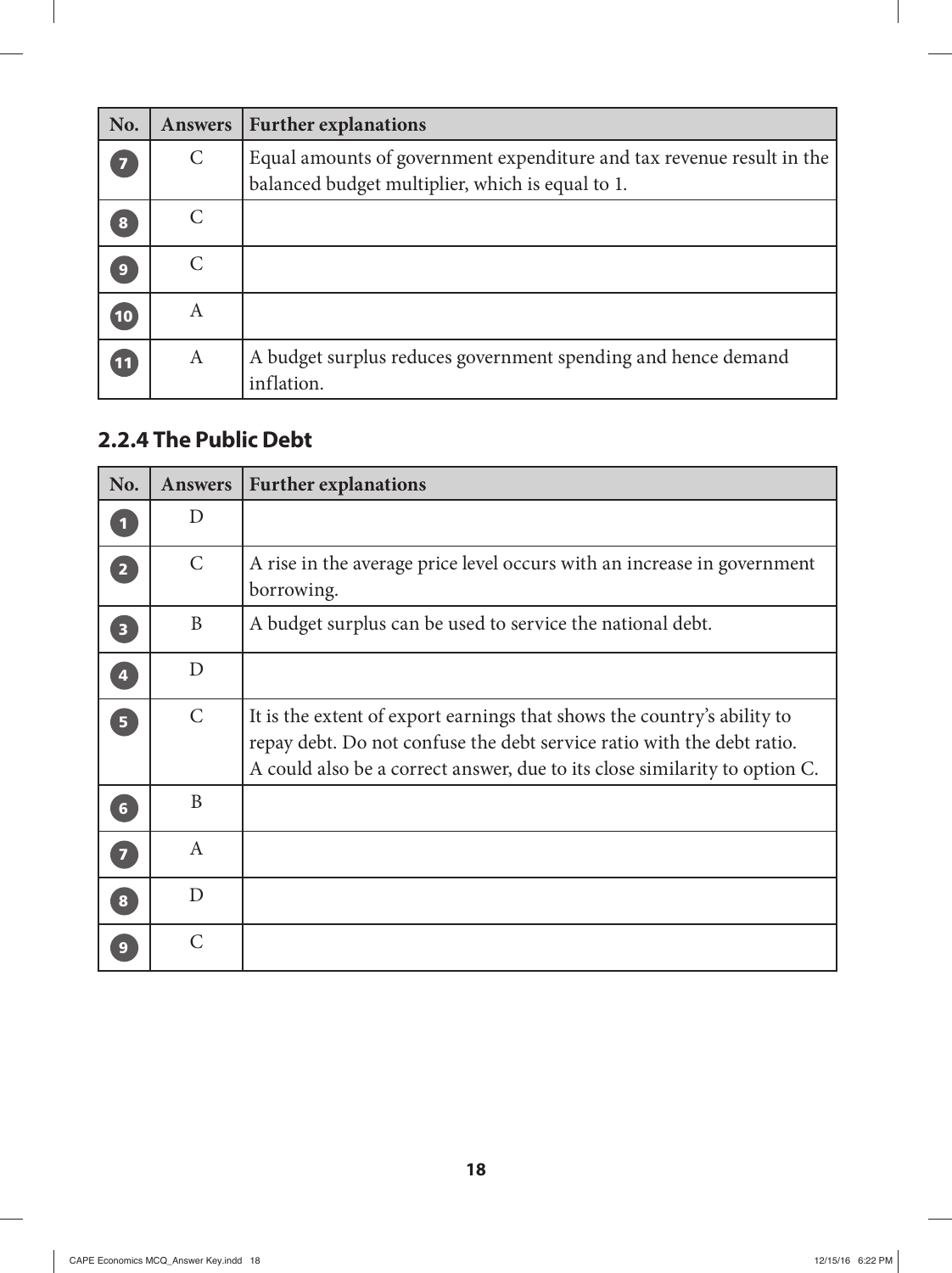#### **Module 3: Growth, Sustainable Development and Global Relations**

#### **2.3.1 Growth and Sustainable Development**

| No.                               | <b>Answers</b> | <b>Further explanations</b>                                                                                                              |
|-----------------------------------|----------------|------------------------------------------------------------------------------------------------------------------------------------------|
|                                   | $\mathcal{C}$  | Producing at point W enables the production of more capital goods,<br>which can then be used to produce more capital AND consumer goods. |
| $\overline{2}$                    | B              |                                                                                                                                          |
| $\begin{bmatrix} 3 \end{bmatrix}$ | B              |                                                                                                                                          |
| $\Phi$                            | D              | The non-replacement of renewable resources will result in shortages for<br>future generations.                                           |
| 5 <sup>1</sup>                    | B              |                                                                                                                                          |
| $\overline{\phantom{a}}$          | $\mathcal{C}$  |                                                                                                                                          |
| $\overline{7}$                    | $\mathsf{A}$   | A value of 0 indicates a low level of economic development and<br>economic welfare.                                                      |
| $\bf{8}$                          | $\mathcal{C}$  |                                                                                                                                          |
| 9                                 | $\mathbf{A}$   | Real growth is adjusted for inflation.                                                                                                   |
| 10                                | D              |                                                                                                                                          |

#### **2.3.2 International Trade**

| No.            | <b>Answers</b> | <b>Further explanations</b>                                                                                                                                                                                                                                         |
|----------------|----------------|---------------------------------------------------------------------------------------------------------------------------------------------------------------------------------------------------------------------------------------------------------------------|
|                | B              |                                                                                                                                                                                                                                                                     |
| $\overline{2}$ |                |                                                                                                                                                                                                                                                                     |
| 3              | D              | A country achieves comparative advantage producing goods at a lower<br>opportunity cost than another country.                                                                                                                                                       |
| 4              | A              | (i) Guyana has an absolute advantage in vegetables (300) compared to<br>Jamaica (150); (ii) Jamaica has a comparative advantage in vegetables,<br>$(1 \text{ veg} = 1/2 \text{ fruit})$ ; (iv) Guyana has a comparative advantage in fruits<br>$(1$ fruit = 2 veg). |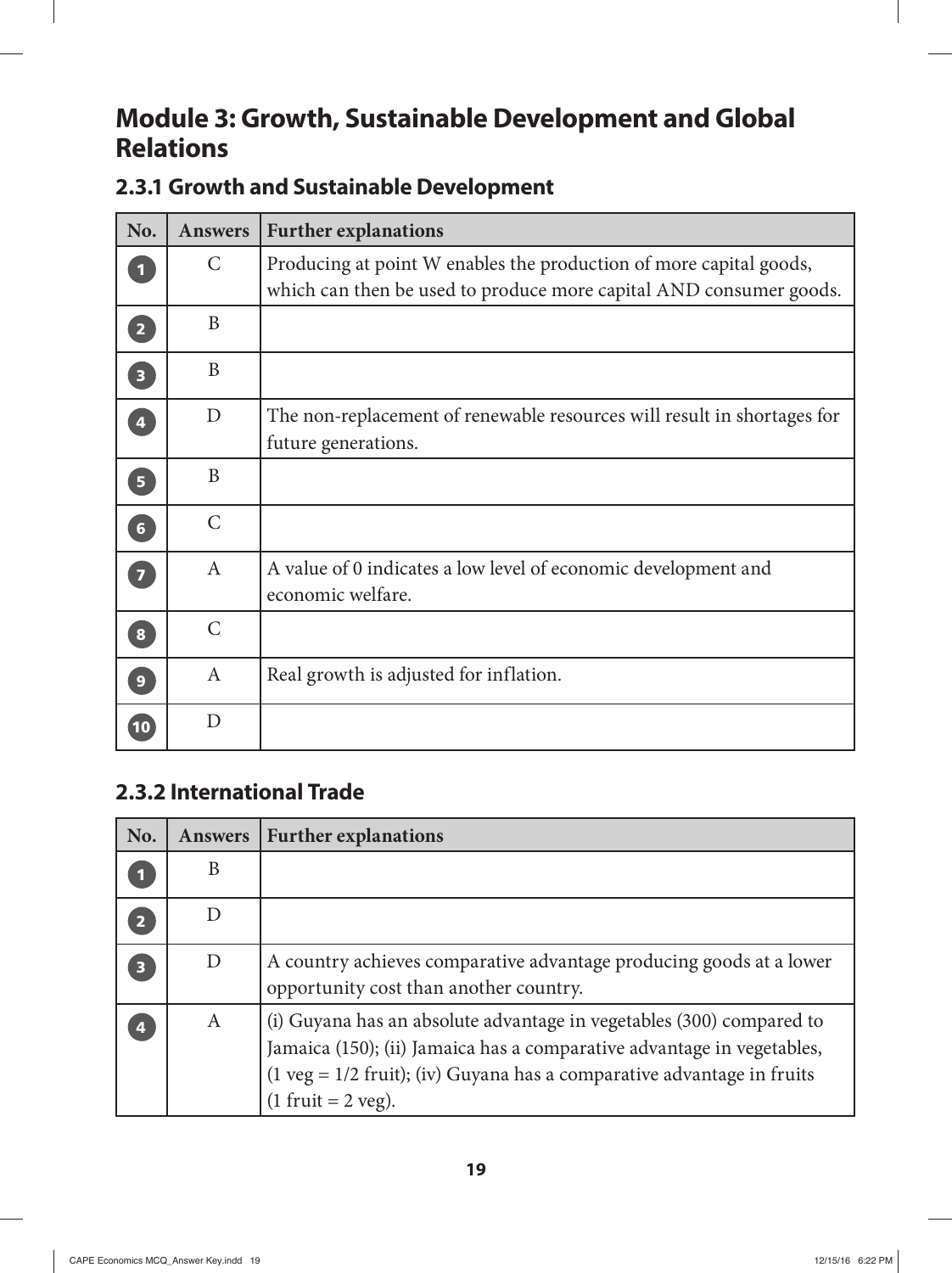| No. | <b>Answers</b> | <b>Further explanations</b>                                                               |
|-----|----------------|-------------------------------------------------------------------------------------------|
| 5   | B              | The price in Antigua will rise causing the price in the US to fall.                       |
| 6   | D              |                                                                                           |
|     | $\subset$      |                                                                                           |
| 8   | A              |                                                                                           |
| 9   | B              | As long as export prices are above imports in any form, the terms would<br>be favourable. |
| 10  |                |                                                                                           |

#### **2.3.3 Balance of Payments and Exchange Rates**

| No.                               | <b>Answers</b> | <b>Further explanations</b>                                                                                                                                                            |
|-----------------------------------|----------------|----------------------------------------------------------------------------------------------------------------------------------------------------------------------------------------|
| $\boxed{1}$                       | $\mathcal{C}$  |                                                                                                                                                                                        |
| $\boxed{2}$                       | D              |                                                                                                                                                                                        |
| $\begin{bmatrix} 3 \end{bmatrix}$ | $\mathsf{A}$   | Exchange rates controls limit the supply of foreign exchange available,<br>and expenditure on imports will fall.                                                                       |
| $\overline{4}$                    | $\mathcal{C}$  | Investments and other capital flows are part of the capital account.<br>Exports – imports = $$50$ billion. Net transfers = $$25$ billion. Current<br>$account balance = $75 billion$ . |
| $\overline{\mathbf{5}}$           | D              | A devaluation makes the price of exports cheaper and this makes<br>exports more competitive, causing an inflow into the current account in<br>the balance of payments.                 |
| 6 <sup>1</sup>                    | $\mathcal{C}$  | A low rate of inflation relative to trading partners will make exports<br>competitive and would be very likely to result in a balance of payments<br>surplus.                          |
| $\begin{bmatrix} 7 \end{bmatrix}$ | B              | Both quotas and tariffs raise import prices and switch the demand from<br>imports to local goods and services, which become cheaper.                                                   |
| $\overline{\mathbf{8}}$           | B              | An expenditure-reducing measure targets consumer spending. An<br>increase in interest rates will reduce the demand for foreign exchange to<br>purchase imports.                        |
| 9                                 | $\mathcal{C}$  |                                                                                                                                                                                        |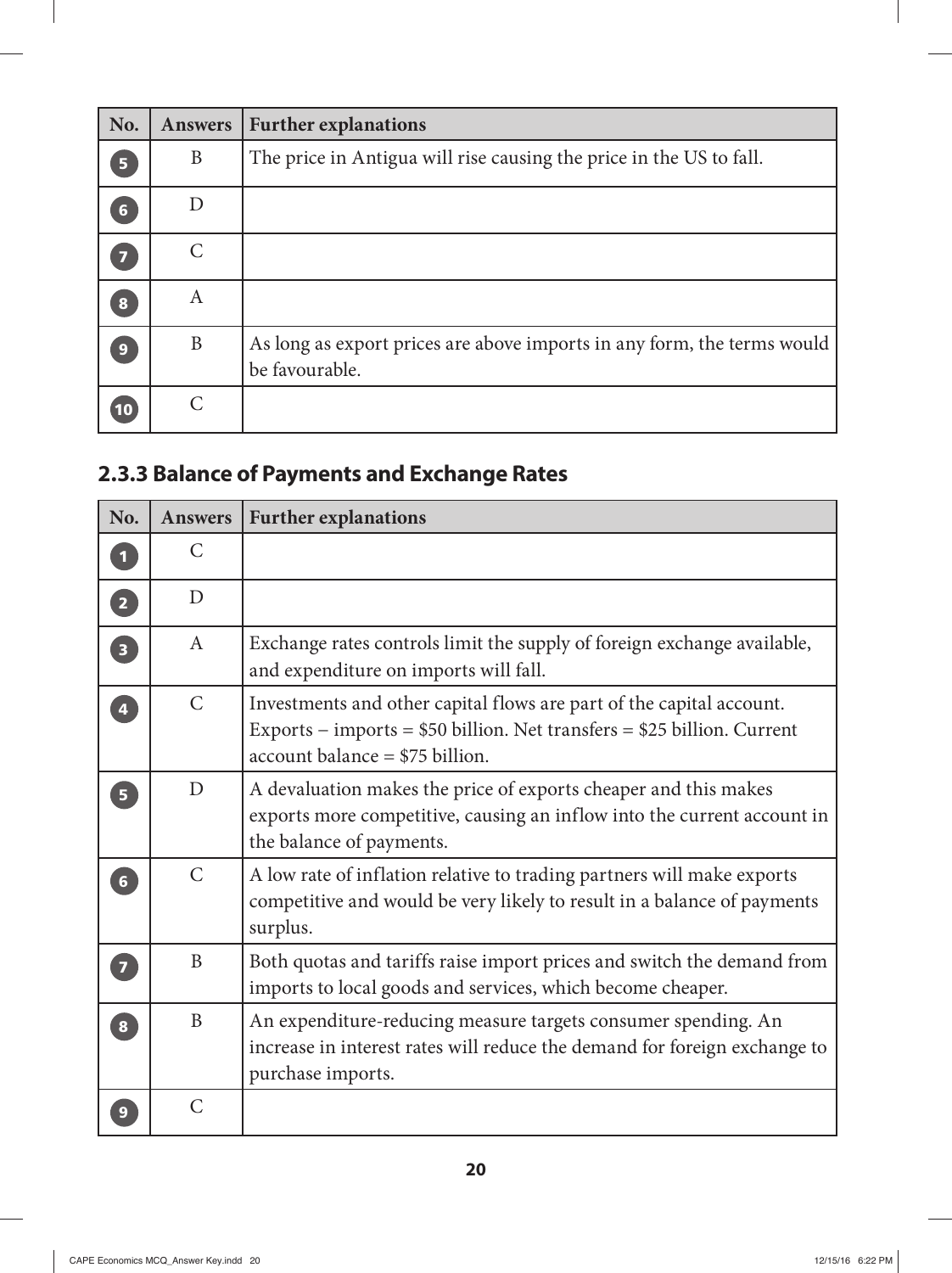| No.          | <b>Answers</b>        | <b>Further explanations</b>                                                                                                                                                                                                                                                          |
|--------------|-----------------------|--------------------------------------------------------------------------------------------------------------------------------------------------------------------------------------------------------------------------------------------------------------------------------------|
| 10           | B                     |                                                                                                                                                                                                                                                                                      |
| $\boxed{11}$ | $\mathcal{C}_{\cdot}$ |                                                                                                                                                                                                                                                                                      |
| 12           | B                     | C would also be a correct answer, as it is another effect of appreciation.                                                                                                                                                                                                           |
| 13           | B                     | If the exchange rate is $TT5 = $US1$ , the TT dollar is $\frac{1}{5}$ the value of a<br>US dollar (= US 20 cents). If the TT dollar depreciates to $T10 = $US1$ ,<br>the TT dollar is now worth only US 10 cents, making exports cheaper<br>and having a positive effect on exports. |
|              | B                     |                                                                                                                                                                                                                                                                                      |

#### **2.3.4 Economic Integration**

| No.                     | <b>Answers</b> | <b>Further explanations</b>                                                                                                                                                                                                                                |
|-------------------------|----------------|------------------------------------------------------------------------------------------------------------------------------------------------------------------------------------------------------------------------------------------------------------|
|                         | B              | The common external tariff is the difference between a free trade area<br>and a customs union.                                                                                                                                                             |
| $\overline{2}$          | B              |                                                                                                                                                                                                                                                            |
| $\overline{\mathbf{3}}$ | $\mathbf{A}$   | Before the country became a member of the customs union, it might<br>have traded with a lower price producer than members in the customs<br>union. The low price trading partner is now excluded from membership<br>and must pay a common external tariff. |
| $\overline{\mathbf{4}}$ | $\mathsf{C}$   |                                                                                                                                                                                                                                                            |
| $\overline{\mathbf{5}}$ | D              |                                                                                                                                                                                                                                                            |
| $6\overline{6}$         | D              |                                                                                                                                                                                                                                                            |
| $\overline{7}$          | D              |                                                                                                                                                                                                                                                            |
| $\overline{\mathbf{8}}$ | $\mathbf{A}$   | Barriers to trade limit competition and lead to inefficiency, loss of<br>competitiveness and exports markets.                                                                                                                                              |
| 9                       | $\mathcal{C}$  |                                                                                                                                                                                                                                                            |
|                         | B              |                                                                                                                                                                                                                                                            |